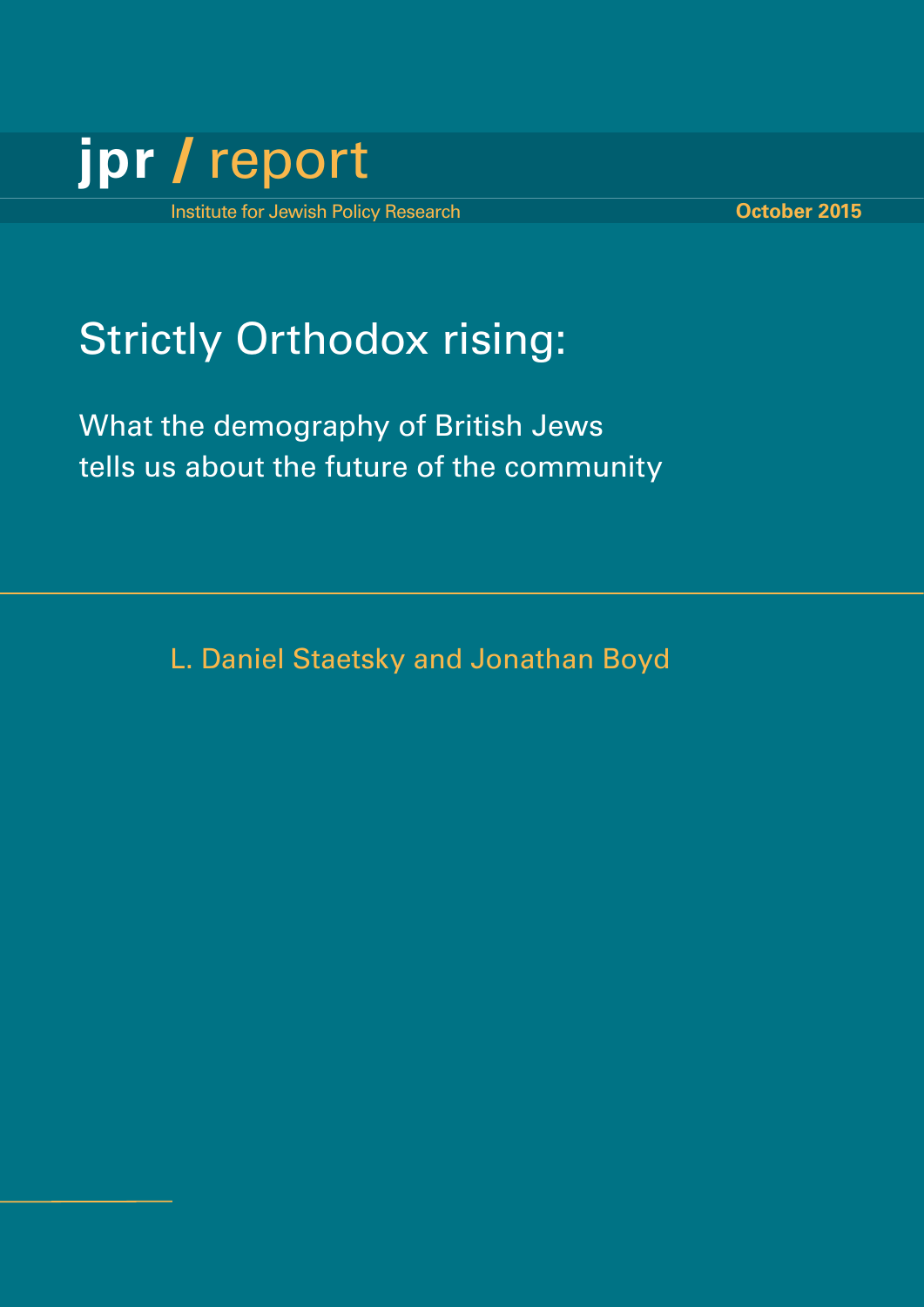The **Institute for Jewish Policy Research (JPR)** is a London-based independent research organisation, consultancy and think-tank. It aims to advance the prospects of Jewish communities in Britain and across Europe by conducting research and developing policy in partnership with those best placed to influence Jewish life.

#### **Authors**

**Dr Daniel Staetsky** is a Senior Research Fellow at JPR. His expertise spans the disciplines of demography, applied statistics and economics, and he is a former researcher and analyst at the Central Bureau of Statistics in Israel and at RAND Europe. He holds a PhD in social statistics from the University of Southampton, and an MA in demography from the Hebrew University of Jerusalem, where he specialised in Jewish and Israeli demography and migration. His work in Jewish demography has been widely published.

**Dr Jonathan Boyd** is Executive Director of JPR. A specialist in the study of contemporary Jewry, he is a former Jerusalem Fellow at the Mandel Institute in Israel, and has held professional positions in research and policy at the JDC International Centre for Community Development, the Jewish Agency, the UJIA and the Holocaust Educational Trust. He holds a doctorate in educational philosophy from the University of Nottingham, and a BA and MA in modern Jewish history from University College London.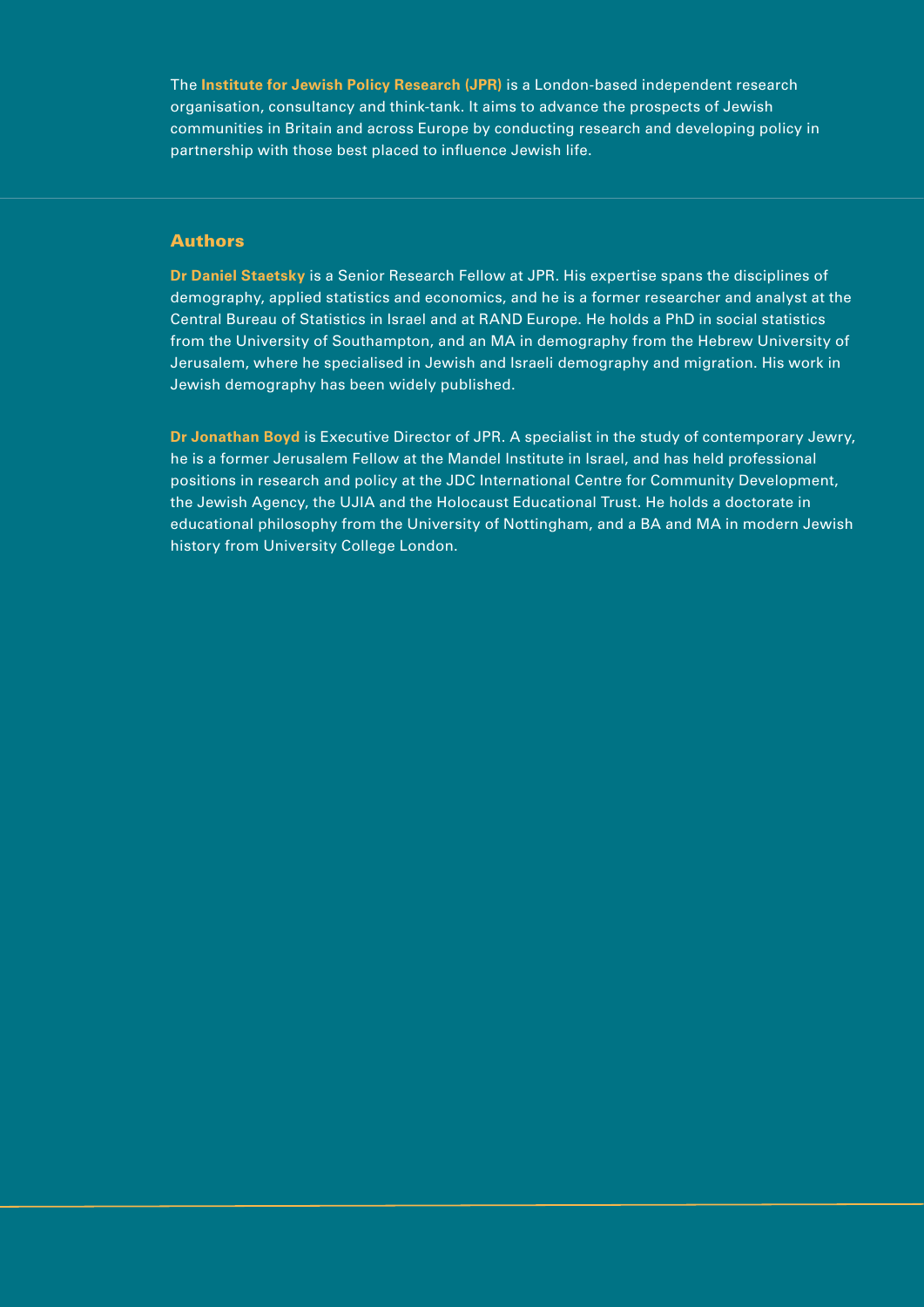### **Contents**

|                | Introduction                                                                             | 2  |
|----------------|------------------------------------------------------------------------------------------|----|
| $\overline{2}$ | How many strictly Orthodox and non-strictly<br>Orthodox Jews live in the United Kingdom? | 5  |
| 3              | The general shape of the population pyramid and the<br>lessons learned                   | 8  |
| 4              | Age dependency ratios and their meaning                                                  | 14 |
| 5.             | The population pyramid and estimation of fertility of<br>the British Jewish population   | 18 |
| 6              | Conclusion                                                                               | 20 |
|                |                                                                                          |    |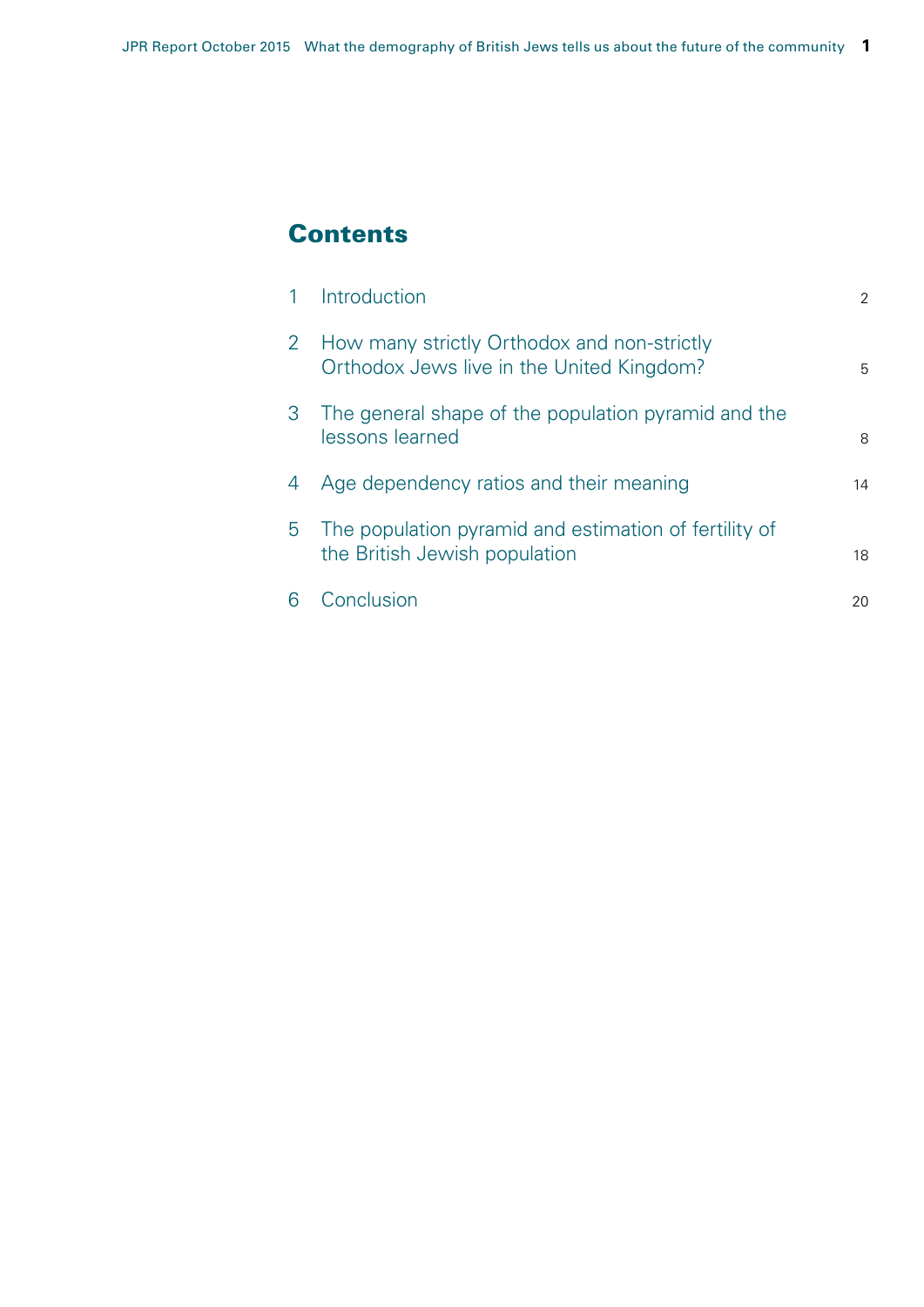### **Introduction**

The British Jewish population is on the verge of significant demographic change. At present, the majority of British Jews are either secular or moderately religious, with a considerable proportion of the latter leaning toward nonhalachic or ethnic forms of Jewish expression. Synagogue membership data analysis, conducted by JPR in partnership with the Board of Deputies of British Jews, shows that in 2010 about 60% of British Jewish households were affiliated to a central Orthodox or a Progressive synagogue, and close to one third were not affiliated to any type of synagogue. The remaining share of the households, less than 10%, were strictly Orthodox. However, this situation is expected to change in the not-too-distant future.

It would appear that the end of the twentieth century closes a long era of Jewish population decline in the United Kingdom. Trends in synagogue membership indicate that, collectively, the total number of households which are affiliated to synagogues declined between 1990 and 2010. The central Orthodox stream lost about one third of its membership, while the Reform and Liberal denominations declined by 4.2% and 7.6%, respectively.1 While some of this decline was caused simply by mortality, it was also affected by 'denominational switching' from more halachically observant to less halachically observant forms of Judaism. This picture stands in stark contrast to the trend displayed by the strictly Orthodox, the most observant of Britain's Jewish sub-groups, where membership grew by more than 100% over the same period. Yet, in this instance, the cause has little to do with denominational switching; the growth is rather fuelled predominantly by demographic factors – high birth rates combined with low mortality.

The extraordinary demographic growth of the strictly Orthodox sub-population has attracted much commentary, both concerned and celebratory. Observers on the concerned side of the spectrum typically focus on the differences between the strictly Orthodox and the mainstream (i.e. non-strictly Orthodox); they express unease about the extent to which the former are integrated into British society, and apprehension about a potentially unwelcome change in the religious, educational, economic and occupational profile of British Jewry. Positively inclined observers, on the other hand, tend to focus on the renewed population growth and vigorous Jewish religious life that the expansion of the strictly Orthodox population seems to have generated. Irrespective of which position one leans towards, the future numerical developments in the mainstream and the strictly Orthodox sub-populations will have important repercussions for the overall nature of Jewish life in the UK.

In socio-cultural terms, the strictly Orthodox and the non-strictly Orthodox differ with regard to the character and intensity of their religious lives, their lifestyles, their appearance, and, often, their economic circumstances. Most Jewish marriages do not cross the sub-populations' borders. Demographically, too, these sub-populations are rather distinct. Patterns of fertility differ, with much higher fertility among the strictly Orthodox, and these differences result, in turn, in different age structures, with the strictly Orthodox population being significantly younger and growing at a faster rate than the non-strictly Orthodox. Geographically, there is also a degree of separation between the two sub-populations, as strictly Orthodox families tend to form homogeneous residential clusters: all strictly Orthodox Jews live in selected geographies – and almost exclusively in these geographies – and very few non-strictly Orthodox Jews live there. strictly Orthodox Judaism also appears to be more 'sticky' than other forms of Judaism: JPR's National Jewish Community Survey (NJCS) has shown that about three-quarters of people raised in a strictly Orthodox family remain strictly Orthodox in adulthood, whereas only about half of people raised in a central Orthodox or Progressive Jewish family remain central Orthodox or Progressive in adulthood.2

<sup>1</sup> Graham, D. and Vulkan, D. (2010). *Synagogue Membership in the United Kingdom in 2010*. London: Institute for Jewish Policy Research and The Board of Deputies of British Jews.

<sup>2</sup> Graham, D., Staetsky, L. D. and Boyd, J. (2014). *Jews in the United Kingdom in 2013: Preliminary findings from the National Jewish Community Survey.* London: Institute for Jewish Policy Research.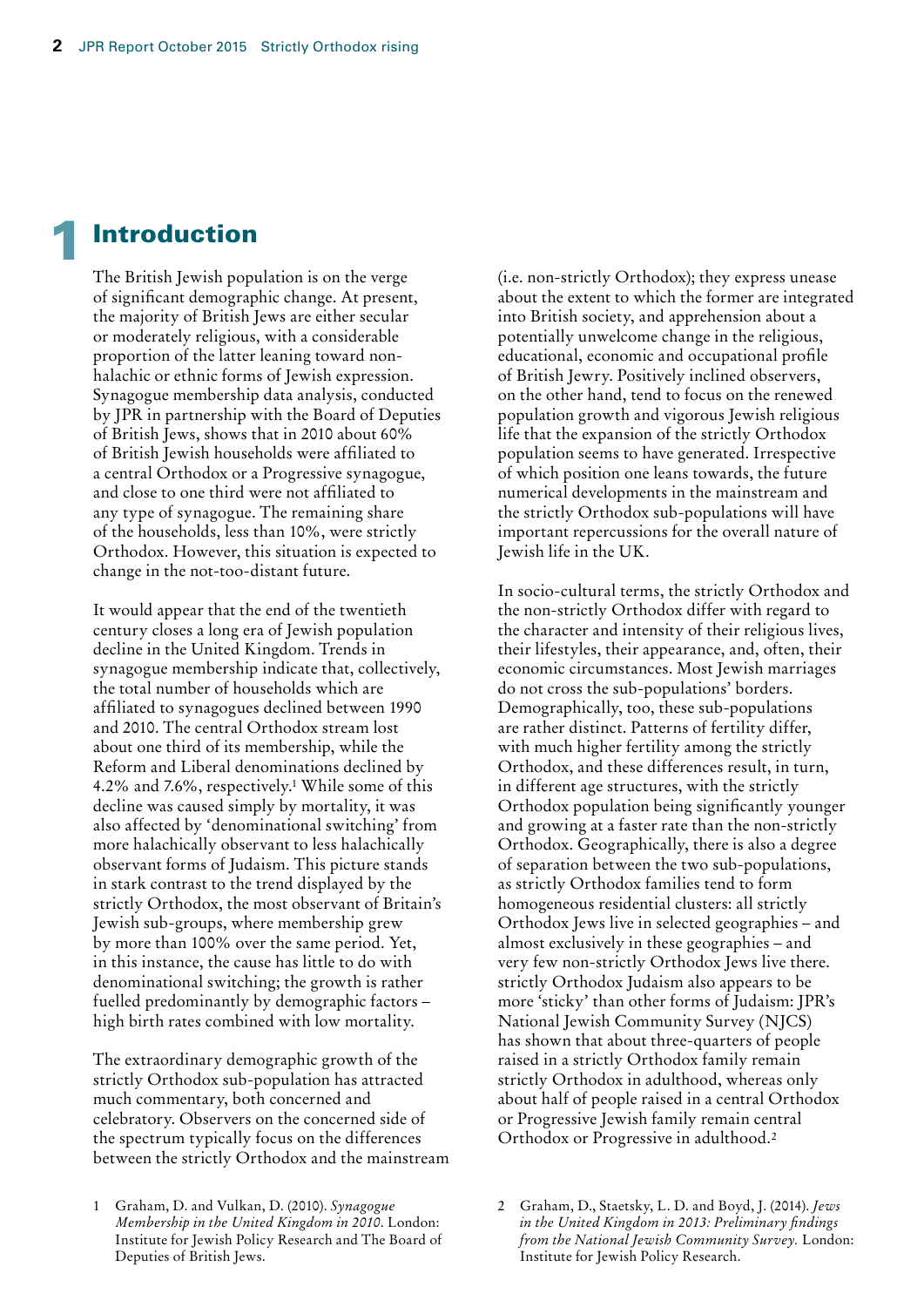This paper focuses on two key issues: first, the current and possible future numerical relationships between the strictly Orthodox and non-strictly Orthodox populations, and second, the selected characteristics of these two sub-populations. Where possible, we compare both populations to other religious groups inside the UK and to the national populations of different countries in order to provide a more general point of reference. Our primary objective is to present some empirical data on these two Jewish sub-populations in the UK in order to generate a view of the probable future, both in demographic and in social terms, and to inform Jewish communal policy and planning in the UK.

Specifically, we focus on three questions:

- 1. How many strictly Orthodox and non-strictly Orthodox Jews live in the UK in the early twenty-first century?
- 2. What do the age and sex distributions of these two sub-populations look like, and what does this tell us about the demographic, social and cultural dynamics within each group?
- 3. What is the projected numerical relationship between the two sub-populations over the course of the coming decades?

While the size of the strictly Orthodox Jewish population and its numerical development over time have been addressed in the past to some extent,<sup>3</sup> the analysis of population pyramids as windows into social life represents a new means of exploring what is going on demographically and socially, and what we might expect to occur over the coming decades.

Why population pyramids? Population pyramids provide a graphical representation of the age and sex structure of a given population. They are a

See, for examples: Vulkan, D. and Graham, D. (2008). "Population Trends Among Britain's Strictly Orthodox Jews." Report of the Community Policy Research Group, Board of Deputies of British Jews; Graham, D. (2011). "Enumerating Britain's Jewish population: Reassessing the 2001 Census in the context of one hundred years of indirect estimates." *Jewish Journal of Sociology* 53: 7–28; Graham, D. (2013). 2011 Census results (England and Wales): a tale of two Jewish populations. Institute for Jewish Policy Research.

summary of age and sex distribution which is efficient, visually appealing and clear. In Figure 1, three typical population pyramid shapes are set out, and their meanings described.

The expanding pyramid has larger numbers/ percentages of the population in the younger age groups. This pyramid shape is often found both in historical populations and in contemporary populations of less developed countries, such as in sub-Saharan Africa. The pyramidal appearance with a broad base and 'staircase' sides is indicative of high fertility and high mortality. The expanding pyramid is a sign of a growing population. However, the scope of growth in populations possessing such a structure varies (i.e. the growth can be more or less vigorous), depending on the exact balance of fertility and mortality.

The contracting pyramid possesses smaller numbers/percentages of the population in the younger age groups. This shape is found in the contemporary populations of some Western European countries, e.g. Germany and Austria. Its key feature is its narrow base, which is indicative of low fertility. Such populations also typically possess low mortality. Nevertheless, a contracting pyramid is a sign of population decline: the younger age groups do not constitute sufficient numerical replacement for the older age groups.

The stationary (or near-stationary) pyramid possesses nearly equal numbers/percentages of

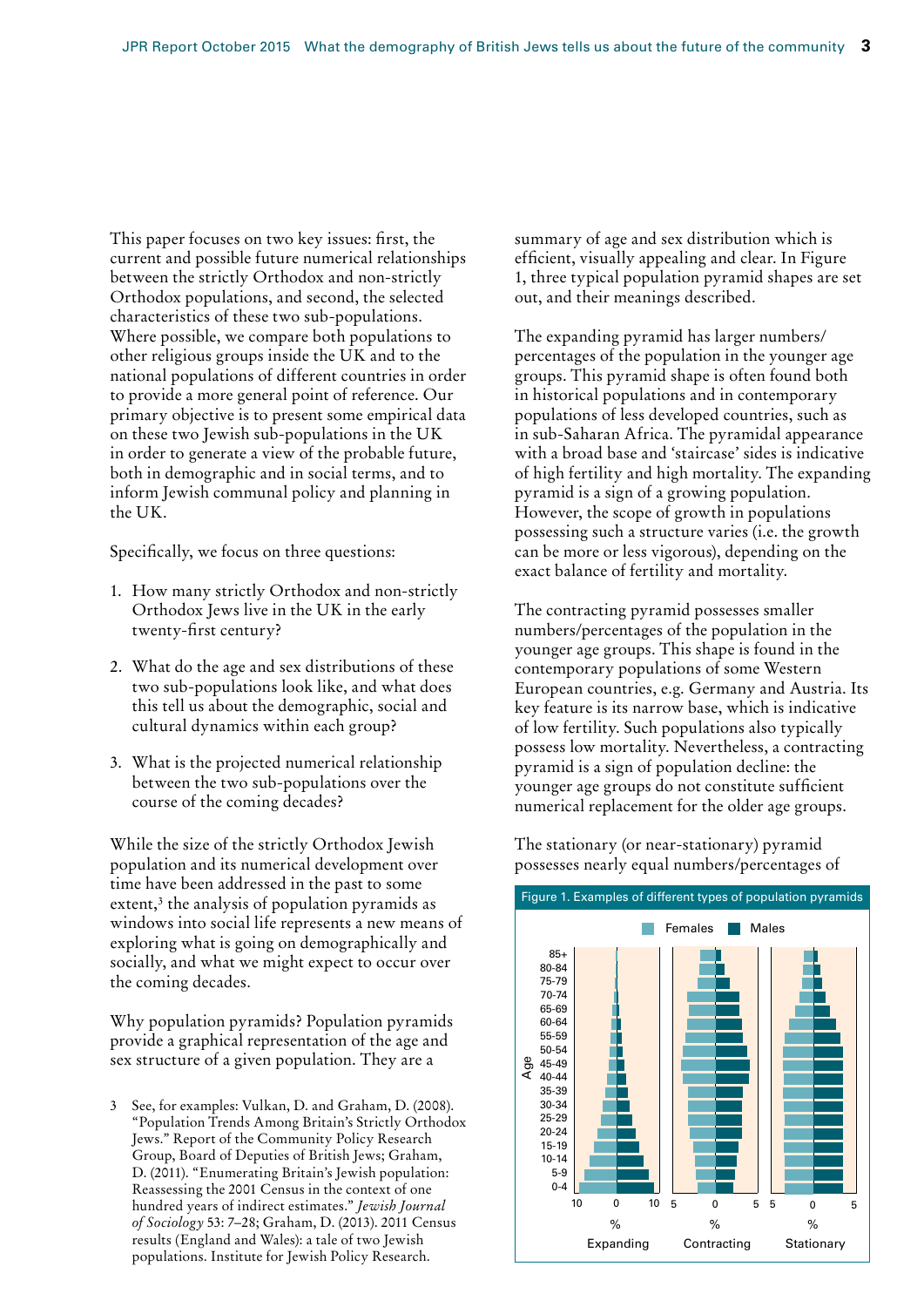the population in the younger and middle-aged age groups. The stationary pyramid is found in some contemporary populations: for example, the population pyramids of the United States and some Scandinavian countries approximate this shape. It results from low fertility and low mortality, just like the contracting pyramid. However, in contrast to the contracting pyramid, here the forces of fertility and mortality balance each other and result in an absence both of population growth and population decline.

Population pyramids are particularly valuable tools for several reasons. First, the age and sex structure data that underlie them are the most simple and easily available type of population

statistics. They are collected in censuses, surveys and administrative files. Second, in contrast to other types of population statistics, such as life expectancy or the total fertility rate, the age and sex structure can be read intuitively by most people once they have been introduced to the logic of the tool. Third, advanced demographic and socio-economic insights can be derived from a population pyramid using quite simple computational techniques. Thus, by shining a light on the pyramid, we are able to gain multiple insights into the social and cultural realities of populations, in a way that requires no significant investment in the gathering of new data, and that can be relatively easily understood by the non-specialist reader.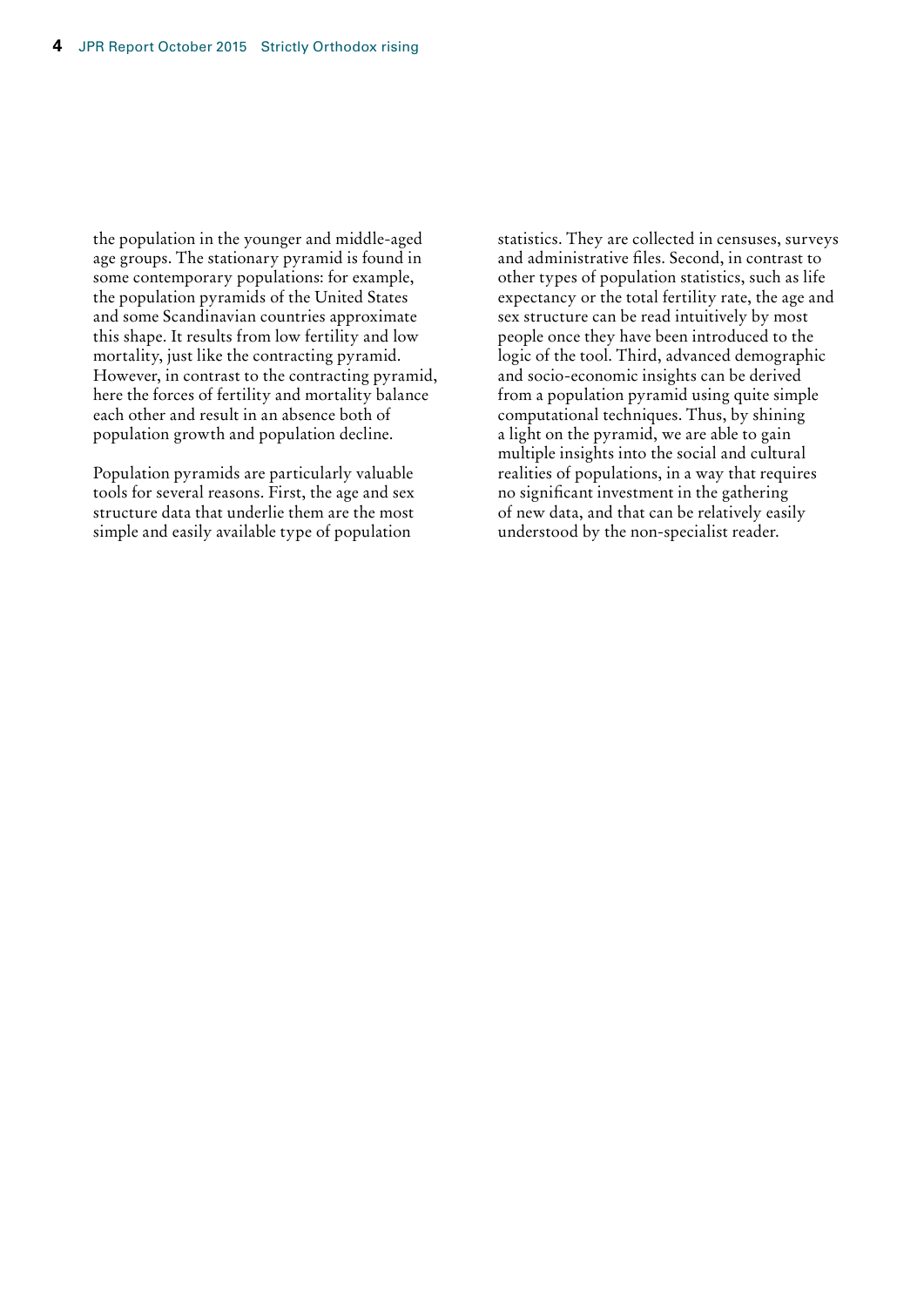# 2 How many strictly<br> **Orthodox and non-strictly** Orthodox Jews live in the United Kingdom?

As is the case with the definition of any social group, any definition of the strictly Orthodox (also known as '*haredi*') is imperfect. Membership of a strictly Orthodox synagogue is a helpful indicator of group belonging, but it is an approximate, not a precise measure. Indeed, JPR's National Jewish Community Survey (NJCS), conducted in 2013, indicated that only 76% of self-identified haredi respondents were members of a strictly Orthodox synagogue. On the other hand, only 36% of members of a strictly Orthodox synagogue (e.g. the Union of Orthodox Hebrew Congregations) identified themselves explicitly as haredi.4 The 'mainstream' Jewish population is also difficult to define. It includes self-defining Jews who are members of a wide range of synagogues and of none at all. Because of this, for the purposes of this report, it is more accurate to label them by what they are not, rather than what they are, so the terms 'nonstrictly Orthodox' and 'mainstream' will be used interchangeably.

However, our assessment of the numerical relationship between the strictly Orthodox and the mainstream Jewish populations in England and Wales is not greatly impeded by this lack of definitional precision. Due to the residential patterns of strictly Orthodox Jews in the UK, namely, their tendency to form particularly homogeneous residential clusters, one can reasonably approximate their number using geographical tools. In Table 1 we present the 2011 UK Census's original (enumerated) numbers of Jews by religion in the United Kingdom as a whole and by constituent country, in order to provide the basic frame of reference. In Table 2, the number of residents of electoral wards/local authorities in England and Wales known to be major centres of the strictly Orthodox Jewish population is shown for the year 2011.5 All of these

- 4 Graham, D., Staetsky, L. D. and Boyd, J. (2014). *Jews in the United Kingdom in 2013*, op cit.
- It is worth noting that Graham's (2011) work, cited in footnote 3, adopted a broadly similar methodological approach.

numbers have been obtained from the publicly available data on the geographical distribution of the Jewish population in 2011, generated by the Office for National Statistics, National Records of Scotland and the Northern Ireland Statistics and Research Authority.

Table 1. Jewish population of the United Kingdom, by country, enumerated Census 2011 figures6

| Country                                   | Number  |
|-------------------------------------------|---------|
| Total Jews by religion,<br>United Kingdom | 271,259 |
| <b>England and Wales</b>                  | 265,037 |
| Scotland                                  | 5,887   |
| Northern Ireland                          | 335     |

Table 2 presents two versions of Census-based counts of the strictly Orthodox population. The first (*strictly Orthodox Jews – broad definition*) is the sum of people self-identifying as Jewish by religion in 'strictly Orthodox' localities – 2011 Census wards where strictly Orthodox Jews are known to form an absolute majority among Jews, plus two particular wards within the London Borough of Barnet that contain large strictly Orthodox populations but not strictly Orthodox majorities. Such an exercise renders almost 44,000 (16% of the total Jewish population) in 2011. The second version (*strictly Orthodox Jews – narrow definition*) excludes the Jews living in the two

6 The Jewish population of England and Wales as a whole amounts to 265,037 persons, as originally enumerated. This is a higher figure than the one previously used. The reason for the discrepancy is an upward correction of population counts by religion, issued by the Office of National Statistics on 26 February 2015, which has been incorporated into JPR estimates of Jewish population. See http://www.ons. gov.uk/ons/guide-method/census/2011/census-data/ census-products--issues-and-corrections/index.html for further details. Given that the ONS correction is based on a multiplier (a factor), the resulting numbers are affected by rounding. This accounts for possible small discrepancies in the total number of Jews in England and Wales across different JPR publications.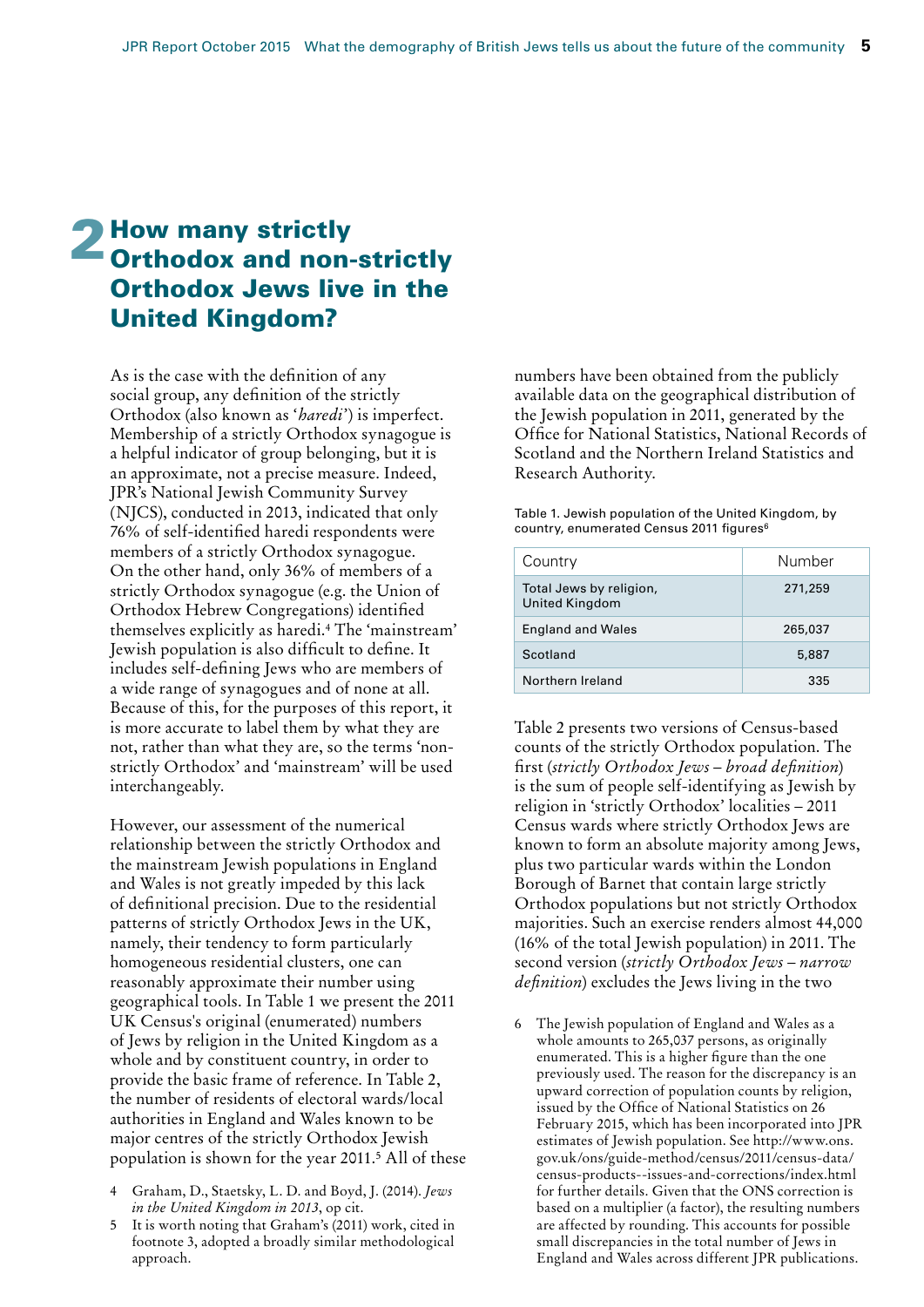wards of the London Borough of Barnet, thereby resulting in a more narrow estimate of the number of strictly Orthodox (just under 31,000, or 12% of the total in 2011). Within the UK, nearly all strictly Orthodox Jews reside in England.

Table 2. Jewish population of England and Wales, by subgroup, enumerated Census 2011 figures

| <b>Strictly Orthodox Jews-</b><br>broad definition (1)      | 43,571  |
|-------------------------------------------------------------|---------|
| Thereof, key wards in                                       |         |
| Hackney                                                     | 13,534  |
| Haringey                                                    | 2,883   |
| Bury                                                        | 4,386   |
| Salford                                                     | 7.164   |
| Gateshead                                                   | 3,004   |
| Barnet (Golders Green ward)                                 | 6,975   |
| Barnet (Hendon ward)                                        | 5,805   |
| <b>Strictly Orthodox Jews-</b><br>narrow definition (2)     | 30,971  |
| Non-strictly Orthodox Jews-<br><b>England and Wales (3)</b> | 234,066 |
| Non-strictly Orthodox Jews-<br>United Kingdom (3)           | 240,288 |

#### Notes:

(1) This estimate includes all Jews enumerated in the London boroughs of Barnet (wards of Golders Green and Hendon only), Hackney (wards of Brownswood, Cazenove, Lordship, New River, and Springfield only), and Haringey (ward of Seven Sisters), as well as three local authorities outside of London: Bury (ward of Sedgely) and Salford (wards of Broughton and Kersal), both of which are in Greater Manchester, and Gateshead. (2) This estimate excludes all Jews enumerated in the London Borough of Barnet (wards of Golders Green and Hendon); the remaining geographies are identical to the broad definition. (3) These figures have been calculated as the difference between the total Jewish population and the narrow estimate of the strictly Orthodox.

It is important to note that these enumerated figures are based entirely on the number of people who self-identified as Jewish by religion on the census form. However, these figures do not constitute the entire Jewish population, as the question asked in the census was voluntary– unlike all other questions on the census form, respondents were not obliged to answer it. Furthermore, they do not include Jews who self-identified as Jewish by ethnicity and not by religion. Various methods can be employed to adjust the enumerated figures in order to generate more accurate estimates of the total Jewish population, but at this point in time, we do not possess a full picture of the scale of the

undercount. Previous research suggested that the undercount may be particularly severe among the strictly Orthodox.7 In view of this, it is prudent to re-assess the numerical picture of strictly Orthodox Jews using alternative methods, relying on communal sources completely unrelated to the census.

In the past, Jewish community researchers used the telephone directories of the strictly Orthodox community in order to estimate the number of strictly Orthodox households, alongside estimates of strictly Orthodox household size from various sources. Implementing this method (Table 3) produces an estimate of just below 8,000 strictly Orthodox households in 2011 (of which 71% are in London, 24% are in North Manchester and 5% are in Gateshead).

Table 3. Strictly Orthodox Jewish households in the United Kingdom: counts from strictly Orthodox telephone directories

| Geography        | Counts<br>circa 2013 | Estimates<br>in 2011 |
|------------------|----------------------|----------------------|
| London           | 6,041                | 5,577                |
| North Manchester | 2.055                | 1,897                |
| Gateshead        | 458                  | 423                  |
| Total            | 8,554                | 7,896                |

Notes:

(1) These counts rely on three sources: (a) The London Shomer Shabbos Telephone and Business Directory, 2014; (b) North Manchester Connections Residential and Business Telephone Directory, 2013–14; (c) The Gateshead Directory. (2) These are estimates resulting from rolling back the counts pertaining to 2013, assuming 4% exponential annual growth rate. The rate of growth has been derived from the multi-annual series of households' counts on the basis of the strictly Orthodox telephone and business directories. See: Vulkan, D, and Graham, D. (2008). 'Population trends among Britain's strictly Orthodox Jews,' op.cit., p.16.

The average size of strictly Orthodox Jewish households is around four individuals per household.8 Applying this metric to the estimated

- 7 This argument has been elaborated by Graham, D. and Waterman, S. (2005). 'Underenumeration of the Jewish population in the UK 2001 Census,' *Population, Space and Place* 11: 89–102; and a subsequent response to that article in a later edition of the same journal by Voas, D. 2007. *Population, Space and Place* 13: 401–407.
- 8 The average household size was estimated on the basis of ONS Census tables LC4417 and LC4024. Average household size in the haredi population is considerably higher than in the total Jewish population where it is 2.2 individuals per household.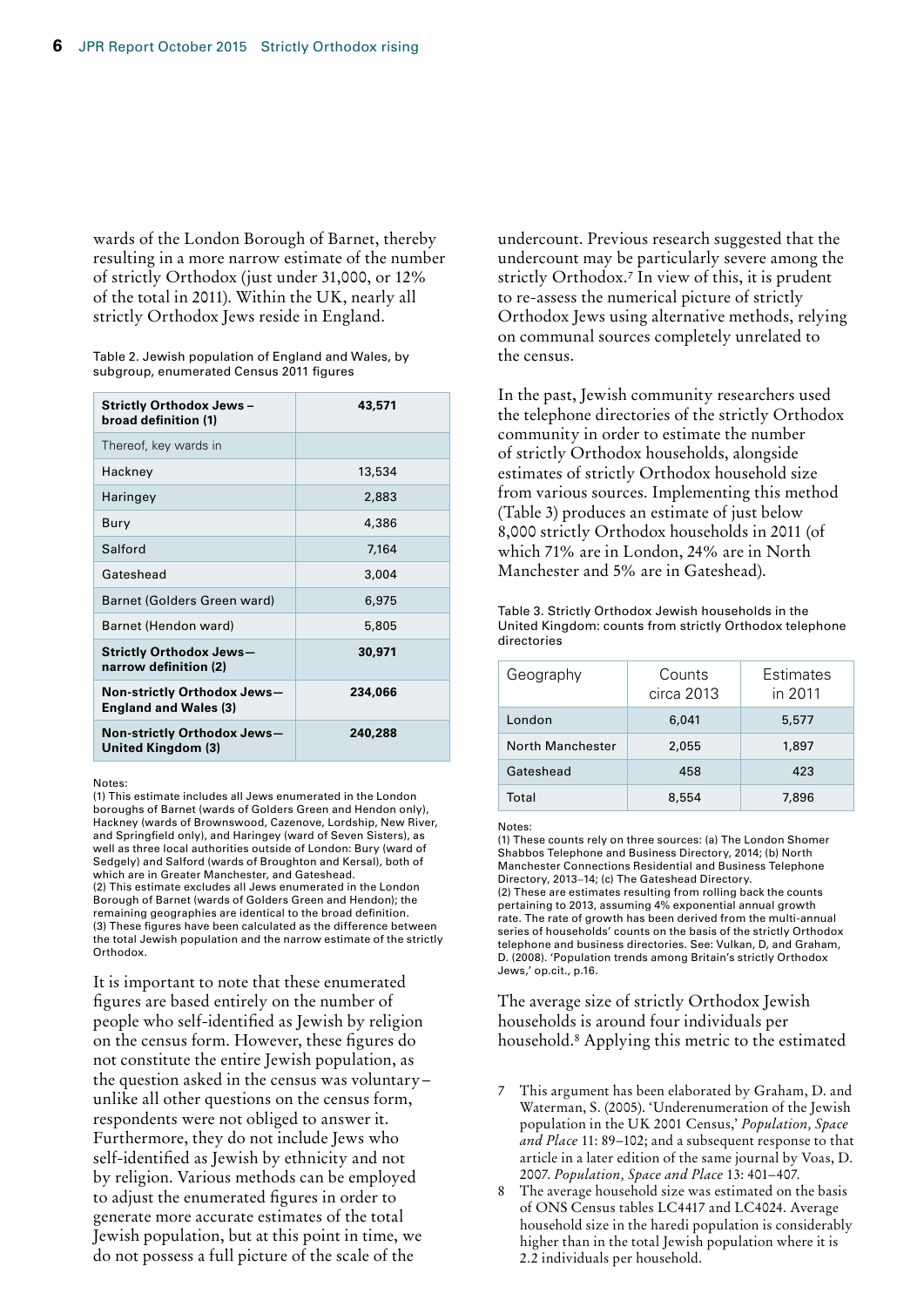

Figure 2. Alternative estimates of the strictly Orthodox Jewish population in the United Kingdom around 2011: Census-based versus directories-based estimates

number of strictly Orthodox households in 2011 produces a count of 32,375 strictly Orthodox Jews living in households across the UK. Adding to this number the 1,115 Jews who live in communal establishments in strictly Orthodox Jewish neighbourhoods increases this to just

under 33,500 strictly Orthodox Jews. As Figure 2 demonstrates, the estimates of the size of the strictly Orthodox Jewish population based on their own communal telephone directories come in between the Census-based broad and narrow estimates.

The apparent compatibility of the Censusbased estimates and the estimates derived from the communal directories is very good. The directories-based estimate and the Census-based estimate derived using the narrow definition are especially well aligned. This suggests that the suspected census undercount of the strictly Orthodox Jewish population in 2011 is rather modest, and, in any case, not at a level that compromises the overarching picture. Thus, the original Census counts of this population in 2011 are useful for many policy purposes.

That said, it is important to emphasise that the fast growth of the strictly Orthodox population means that its size changes quite quickly. Thus, some policy uses may require more up-to-date figures rather than figures for the last Census year (2011). The directories-based estimate of the strictly Orthodox population in 2015 is close to 40,000.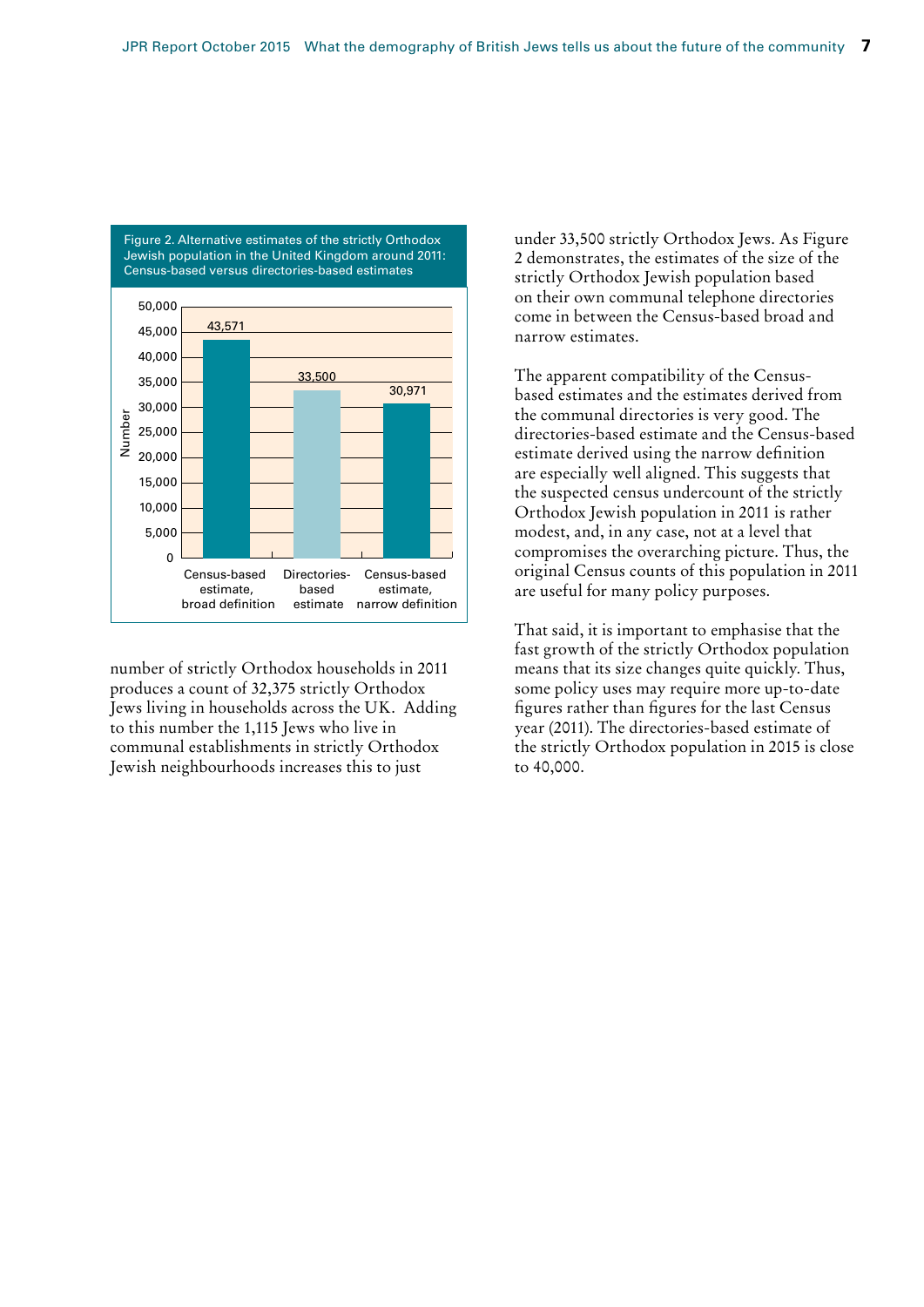## 3 The general shape of the population pyramid and the lessons learned

Having established, with reasonable certainty, the size of the strictly Orthodox Jewish population in the UK, it is now important to locate it in the context of the wider Jewish population of the country, and to explore some of the aspects of Jewish social and cultural life that emerge through a detailed analysis of the strictly Orthodox population pyramid (Figure 3).

Due to its very close alignment with the directories-based estimate of the size of the strictly Orthodox population, we will employ the Census-based narrow definition for all analyses presented from this point onwards. The non-strictly Orthodox (or 'mainstream') Jewish population is defined as the remainder calculated by deducting the strictly Orthodox population from the total population of Jews enumerated in the 2011 Census. All figures henceforth relate to England and Wales but exclude Scotland and Northern Ireland which contain no significant strictly Orthodox populations.9 All data for England and Wales used in the remainder of this report are census data produced by the Office for National Statistics and made available through 'Nomis-Official Labour Market Statistics' portal, unless stated otherwise.10

The general shape of the population pyramid is by far its most commonly commented upon feature. The strictly Orthodox Jewish population in England and Wales possesses an expanding population pyramid. Note, however, that it is not triangular in the strict sense of the word. Instead, it presents a very broad base topped with three cylinder-like structures. The middle and the top of the pyramid do not possess the 'staircase' appearance, that is often seen in population pyramids of populations in developing countries.

9 The UK Census is conducted by three separate agencies in England and Wales, Scotland and Northern Ireland. The publicly available Census data on religion released by these agencies differ in their amount of detail. For this reason, and because England and Wales are home for 98% of Jews in the UK, the analyses in this and all subsequent sections are limited to England and Wales.

10 https://www.nomisweb.co.uk/census/2011.

This feature of the strictly Orthodox pyramid indicates low mortality levels among strictly Orthodox Jews, especially among the young and the middle-aged. This is highly significant. The staircase appearance of population pyramids in the developing world illustrates populations with very high birth rates that are somewhat offset by quite high levels of mortality. However, the strictly Orthodox have very high birth rates combined with low rates of mortality, thus resulting in significant population growth, as will be shown below. Indeed, to cite an example, the strictly Orthodox Jewish population in Israel is similarly known to possess low mortality: life expectancy at birth in Bnei Brak, an Israeli city with a strictly Orthodox majority, was 80.2 years in the beginning of the 2000s,<sup>11</sup> i.e. close to the level of the Jewish population of Israel as a whole.

Typically, a broad base of a pyramid is indicative of high growth and high fertility, while a narrow base is indicative of a declining or stagnating population and low fertility. The broad base we can see in the haredi pyramid is no exception to this rule. However, it is worthwhile to go one step beyond this, and understand the precise reasons behind these readings.

What makes one think that the population is growing or declining? How exactly does the pyramid show that? And how might one imagine the future population size on the basis of the current one? Consider the number of people at the very base of the pyramid, i.e. the number of people aged 0–4 years. The strictly Orthodox pyramid contains a minimum of 5,272 people in this group.12 Assuming low mortality, minimal out-

- 11 This figure originates from the joint publication of Israel's Central Bureau of Statistics and Ministry of Health, in 2006, entitled 'Health and Social Profile of Localities in Israel, 1998–2002.' Available at http:// www1.cbs.gov.il/www/publications/profil\_ishuvim02/ profil\_ishuvim\_h.htm (Hebrew).
- 12 It is possible that the actual number of children aged 0–4 years is higher than the stated number. Announcements of celebrations of male births by the haredi (the *shalom zachar* ceremonies) are made weekly in the haredi publication *Kol Mevaser*. Data on *shalom zachar* ceremonies in the haredi community, collected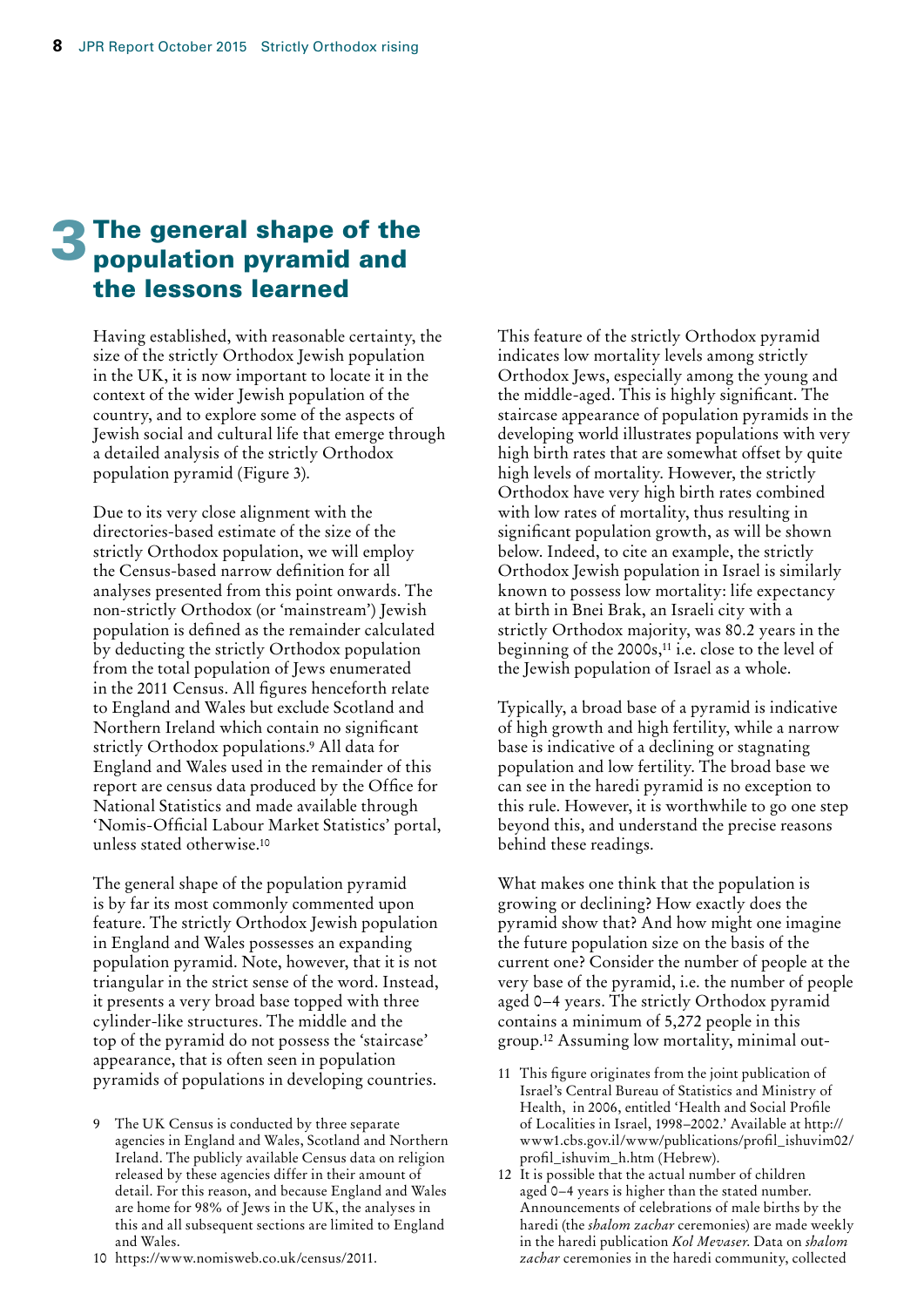

migration and insignificant religious switching to less observant religious lifestyles, this number is not expected to decline dramatically as time goes on. At the time of the 2011 Census the combined size of the cohorts in key reproductive age groups (20–39 years) was less than 6,000. Indeed, each of the five-year cohorts within this 20–39 age group numbered 1,000–2,000 people. However, over time, these cohorts will be replaced by much larger cohorts which will, in turn, be engaged in reproduction. Specifically, around the year 2031, one can reasonably expect the number of strictly Orthodox Jews aged 20–24 years to be 5,000– 6,000, compared to 2,000 in 2011.

In stark contrast, the population pyramid of mainstream Jews presents a completely different reality (Figure 4). It is *contracting*. The number of 0–4 years olds at the very base of the pyramid is around 13,000. Nearly all key reproductive cohorts at the time of the 2011 Census are somewhat larger than that number. Therefore, around the year 2031, the number of people in key reproductive cohorts is likely to be lower than it is today. As a result, the numerical decline of this population looks inevitable, unless its fertility increases or it is affected by migration of Jews from outside the UK.

There is an important point that is often overlooked when discussing future population sizes, and that is population momentum. Population sizes today are as important as levels of fertility for determining the population sizes of tomorrow. Hypothetically, the fertility of the strictly Orthodox population may fall in the course of time. However, the size of this population may continue to grow simply due to the fact that future cohorts of mothers (and fathers) are much larger in absolute terms than the reproducing cohorts of today. The expression 'demography is destiny' relates to this seemingly inevitable scenario, where the future is predetermined by the fact that future adult members of society – who will study, work,

by the Board of Deputies of British Jews, allow us to estimate that during 2006–2010, the average annual number of births among the haredim in Stamford Hill, North Manchester and Gateshead combined is 1,222. It follows that the expected number of children aged 0–4 years in these communities should approach 6,110 people (1,222 x 5).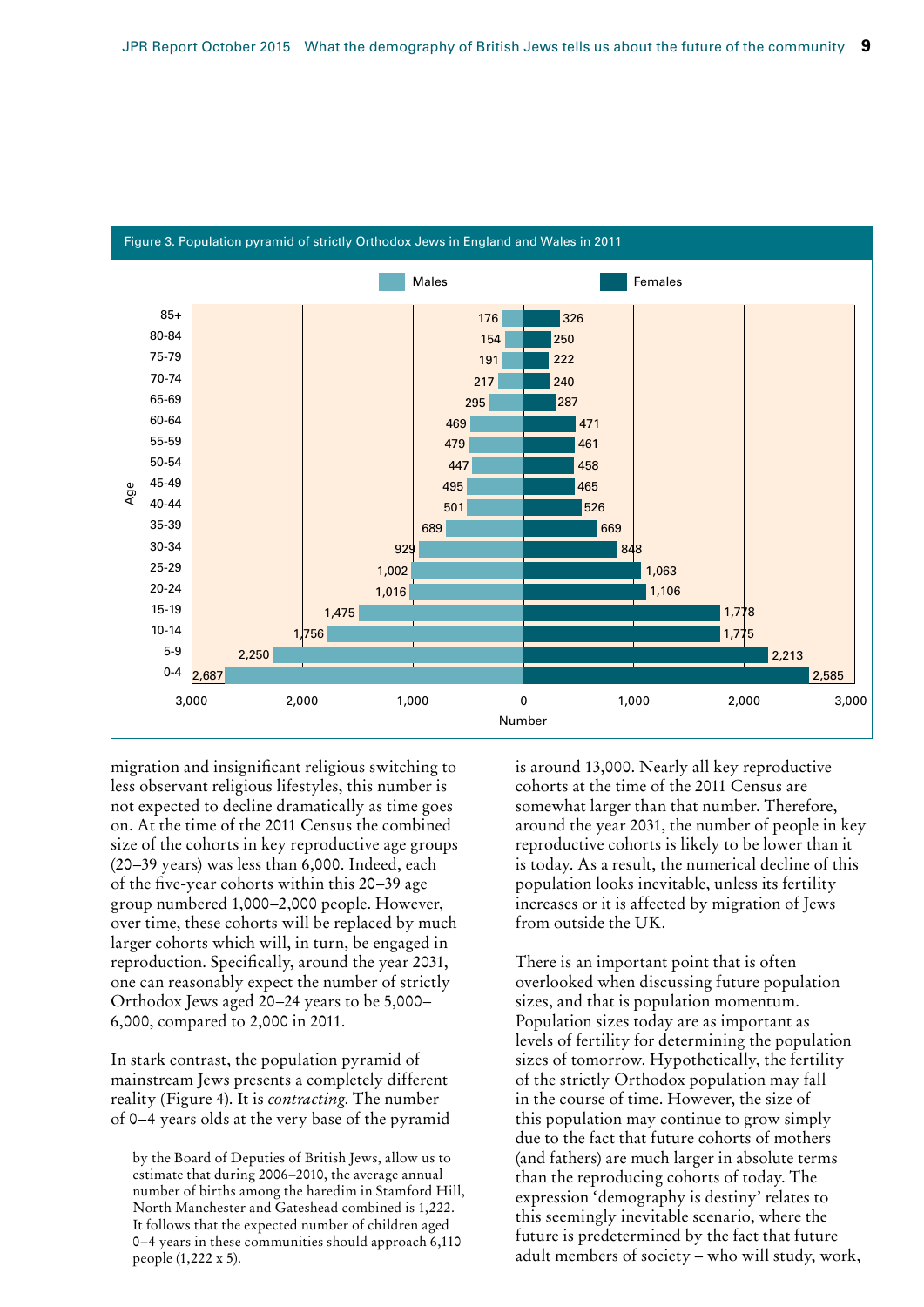

consume goods and reproduce– are already alive and their numbers and characteristics are known.

In the two figures that follow, we illustrate this point further. The first of these looks at the projected numerical relationship between the mainstream and the strictly Orthodox Jewish populations around the year 2031. The projection for ages 20–49 years is obtained simply by progressing the age-specific numbers of mainstream and strictly Orthodox Jews found in 2011, assuming no significant change in current levels of mortality and migration, and no differences in mortality between strictly Orthodox and mainstream Jews. The projection for ages 0–4 years is constructed by applying the same child-woman ratio that was observed in 2011.13 Effectively, this means we assume the fertility of both groups will remain at the same level as it was in 2011. Figure 5 presents the projections. The first projection is made with the original census data, assuming no denominational switching between the two Jewish sub-groups.

This is set alongside a second projection which assumes that denominational switching will take place during the transition through childhood and teenage years to adulthood at a rate established by the NJCS: 26% of all Jews born into haredi families become non-haredi and 1% of all Jews born into mainstream Jewish families become haredi.

The results suggest that one can expect there to be 10,000–13,000 strictly Orthodox Jewish children aged 0–4 years living in the UK in 2031, compared to just 5,000–6,000 in 2011. Indeed, according to the projection which does not take into account the intra-Jewish denominational switching, in 2031 strictly Orthodox Jews would be expected to constitute about half of all Jewish children aged 0–4 years in Britain, and close to one third of those aged 20–29 years, as opposed to 32% and 14%, respectively, in 2011. The projection incorporating intra-Jewish denominational switching offers some nuance but does not change the overall picture. According to this projection, in 2031 strictly Orthodox children will still constitute about half of all Jewish children, and one-fifth to one-quarter of those aged 20–29

<sup>13</sup> See Section 5 on the exact meaning and uses of this indicator in the estimation of fertility.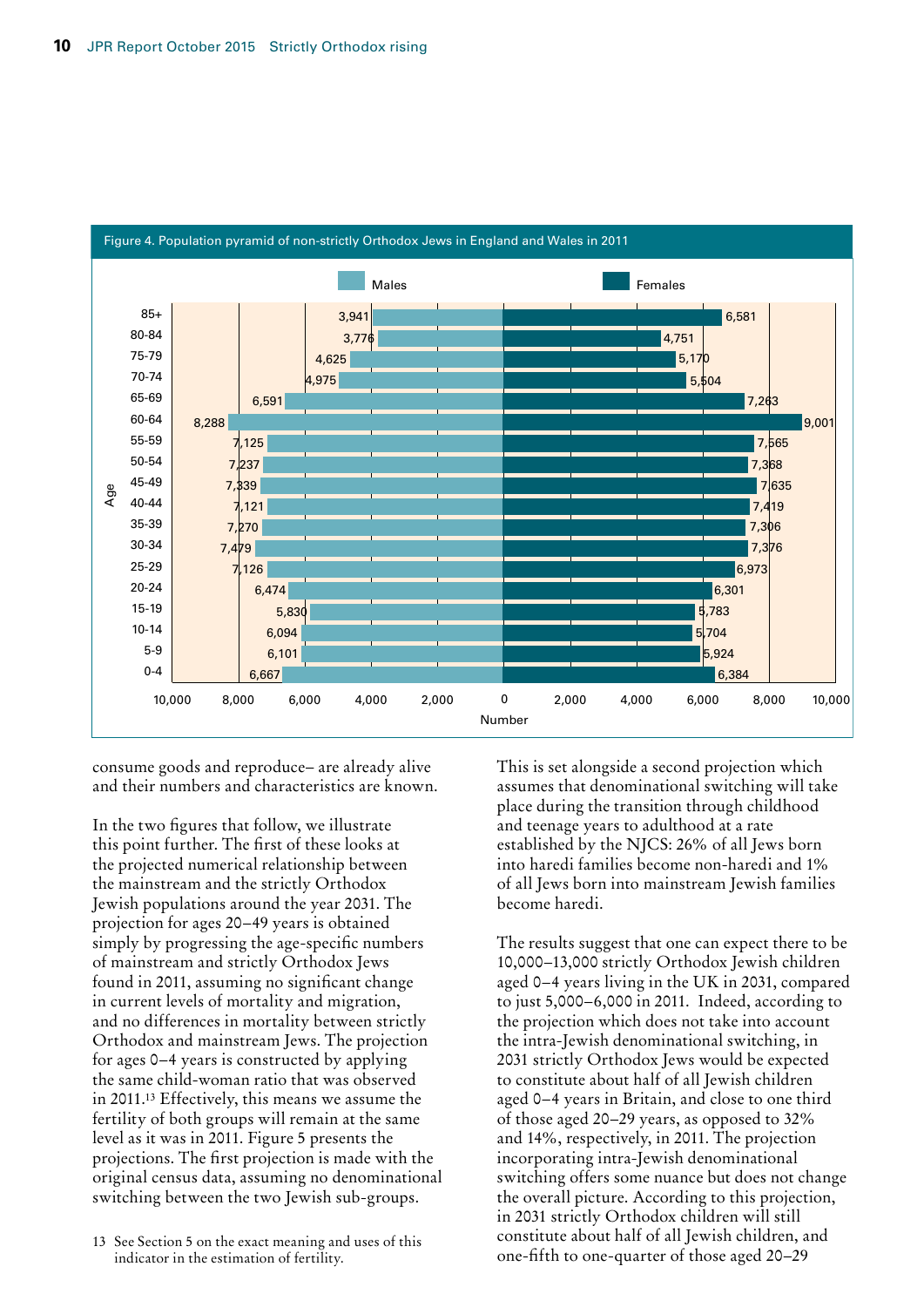

Note. In the course of the preparation of the projections we also experimentally corrected the number of strictly Orthodox children aged 0-4 years in 2011 to see whether such a correction would have a bearing on the projections. The correction was carried out using the communal sources, as explained in footnote 12 of this report. This correction had very little impact on the figures obtained and the overall picture of compositional change suggested by the projections.

years. It is easy to see, by mentally progressing the youngest age group further forward into the year 2051, that this will be the time of nearparity between the mainstream and the strictly Orthodox among young adults, while among children, the strictly Orthodox will by then constitute a significant majority. This conclusion holds true under both scenarios – both with and without denominational switching. To sum up, strictly Orthodox Jews are expected to constitute a majority of the British Jewish population long before the twenty-first century is over.

Figure 6 looks at these dynamics in a slightly different way. It presents the ratios of those aged 0–9 years to those aged 20–29 years for the main religious groupings in England and Wales in 2011. In so doing, it shows the population replacement prospects of Jews, compared to those of other religious groups. The ratios are important as they give a good idea of whether children aged 0–9 years in 2011 constitute a sufficient numerical replacement for adults aged 20–29 years. The number of children aged 0–9 years in 2011 will approximate the number of adults aged 20–29

years in 2031, in the absence of significant ageselective migration. Thus, a ratio of 1 should be read as an indication that the size of the 20–29 year age group in 2031 will be identical to the size of the same age group in 2011. A ratio below 1 indicates that in 2031 the 20–29 age group will be smaller than it is in 2011, and a ratio of above 1 indicates that it will be larger.

Strictly Orthodox Jews show the highest ratio: in this population, the approximate expected number of 20–29 year-old adults in 2031 is more than twice the number found in 2011. The ratio changes relatively insignificantly (from 2.33 to 1.92) when intra-Jewish denominational switching is taken into account. The Muslim population of Britain follows at some significant distance: the approximate expected number of 20–29 year-old adults in 2031 is 18% higher than the number in 2011. Among mainstream Jews, Christians and Hindus, the approximate expected numbers in 2031 are 7%, 9%, and 38% lower, respectively, than the numbers in 2011. Among mainstream Jews, population replacement in this age group is only possible if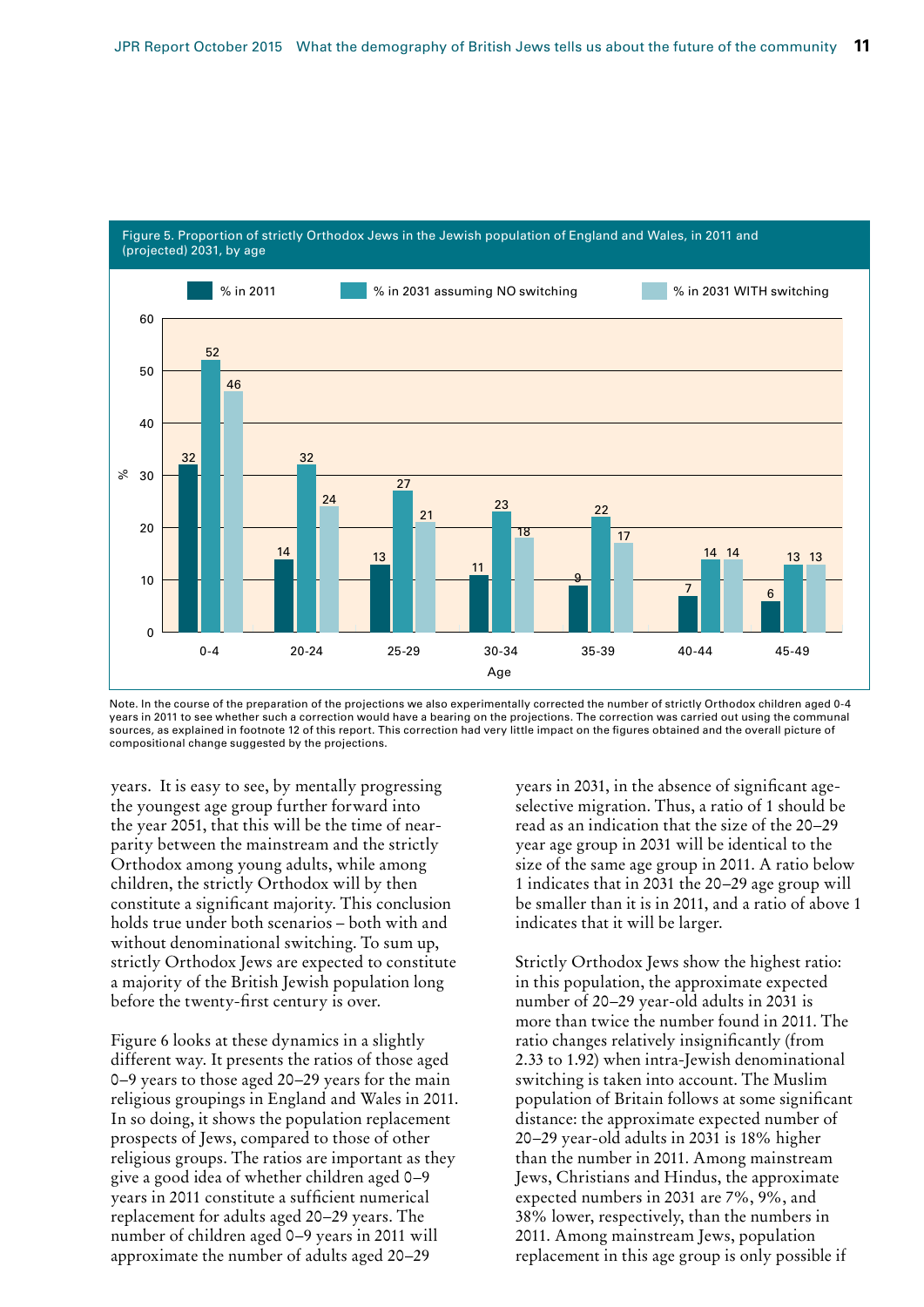

|  | Table 4. Jewish population in England and Wales, by subgroup: Census 2011 versus Census 2001 |  |  |
|--|----------------------------------------------------------------------------------------------|--|--|
|  |                                                                                              |  |  |

| Population group        | 2001    | 2011    | <b>Difference</b><br>$(2011 - 2001)$ | Change<br>(b/n 2001 and 2011, %) | Annual rate<br>of growth, % |
|-------------------------|---------|---------|--------------------------------------|----------------------------------|-----------------------------|
| <b>Total Jewish</b>     | 259,927 | 265,037 | 5,110                                | $+2.0$                           | $+0.20$                     |
| <b>Strictly Orthdox</b> | 19,167  | 30,971  | 11,804                               | $+61.6$                          | $+4.80$                     |
| Mainstream Jewish       | 240,760 | 234,066 | $-6.694$                             | $-2.8$                           | $-0.28$                     |

Note: annual rate of growth is calculated on the basis of the formula of exponential population change, namely  ${\sf P}_i$ =P $^{\rm e}_0$ \* e<sup>(</sup>/\*\*), where  ${\sf P}_i$  and  ${\sf P}_0$  are population figures in 2011 and 2001, respectively, *r* is annual rate of growth and *t* is the number of years between census dates (10 in total). With known values of  $\mathsf{P}_1$  and  $\mathsf{P}_o$ , the annual rate of growth is obtained by solving the above equation for  $r$ .

denominational switching from haredi Judaism takes place: the ratio will change from 0.93 to 1.026, meaning that a 2.6% increase will be seen in this group instead of a 7% decline. Importantly, the replacement in the total Jewish population is entirely due to the contribution of strictly Orthodox Jews.

Thus the contours of the future British Jewish population are starting to emerge. First, there is an evolving compositional change. Indeed, we would expect to see a dramatic change in population composition and an associated change in religious and political predispositions, cultural preferences, levels of material prosperity and the pure visibility of Jews during the first half of the twenty-first century. In short, British Jewry is becoming more strictly Orthodox and there is little, in terms of *known demographic factors*, that can alter this.

Second, there is a reversal of the trend of population decline. The British Jewish population underwent a period of numerical decline that lasted for about half a century until it began to

show signs of levelling off during the 1990s.14 Now, we are starting to observe a resumption in the growth of the British Jewish population: the period between the 2001 and 2011 Censuses saw a small increase for the first time since the 1950s, and, quite unambiguously, the strictly Orthodox population was solely responsible for that. Table 4 further sharpens this point.

The Census results tell us that the strictly Orthodox population grew by 62% in the course of one decade. This corresponds to 4.8% annual growth. This rate of growth, we must emphasize, is a combined outcome of high fertility, migration and possibly a reduction in the scope of the census undercount in this population. A high rate of growth can be expected in this population due to its high fertility, but the probable levels of fertility (total fertility rate of 6–7 children

<sup>14</sup> See Graham, D. (2011). "Enumerating Britain's Jewish population: Reassessing the 2001 Census in the context of one hundred years of indirect estimates." *Jewish Journal of Sociology* 53: 7–28.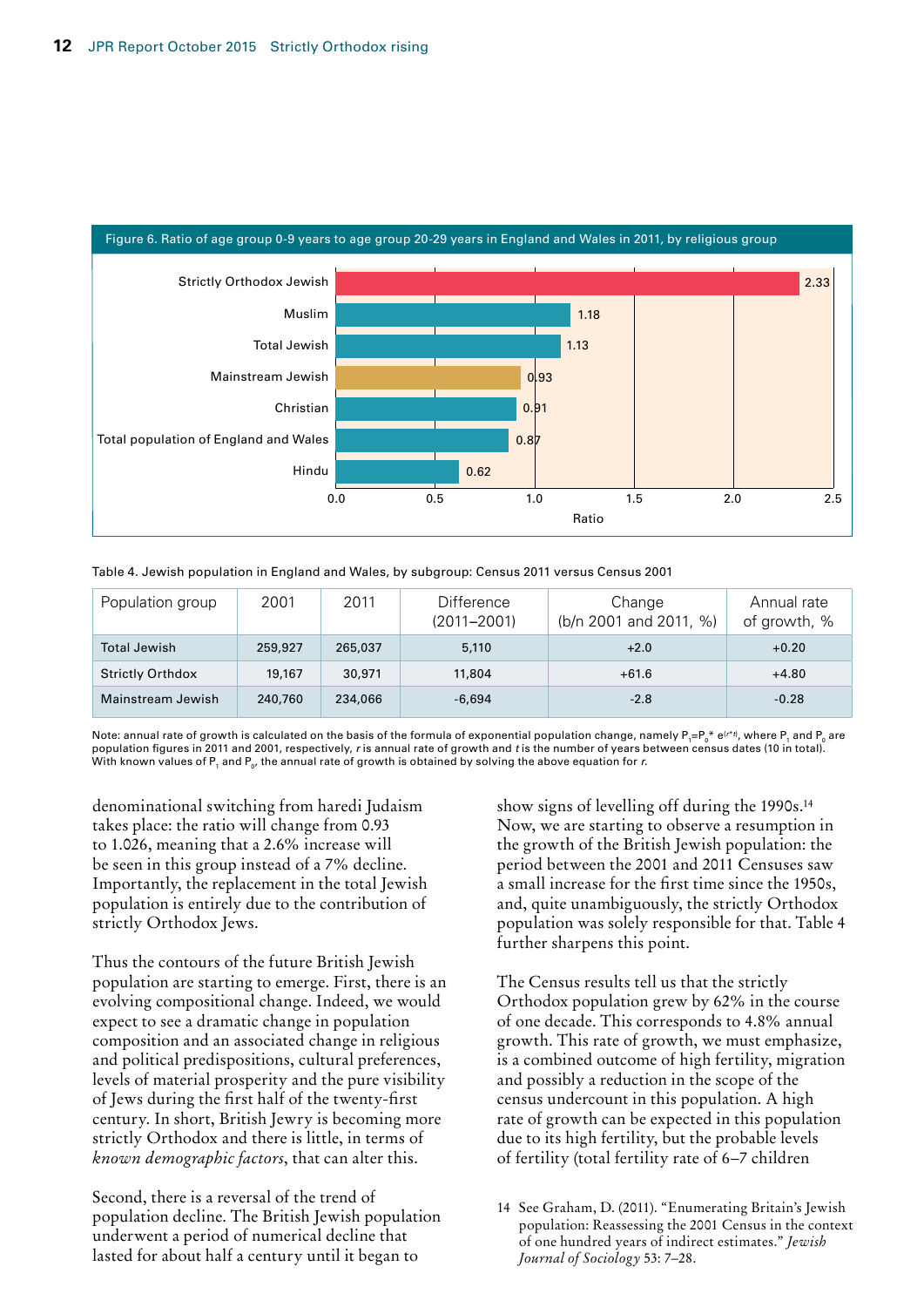

Note: data for comparators are taken from United Nations, Department of Economic and Social Affairs, Population Division (2013). *World Population Prospects: The 2012 Revision*. Average annual population growth for all comparators are for years 2005-2010.

per woman) are not sufficient to generate growth on this scale. However, census data also demonstrate that international migration has additionally been a source of population gain for the strictly Orthodox since the stock of foreignborn among them increased both in absolute terms and as a proportion between the two censuses.15 In contrast, the mainstream Jewish population declined by 2.8% during the period between censuses.

Comparing these rates of growth to the rates observed in other parts of the world (Figure 7) reveals that the total population of British Jews grew between 2001 and 2011 at a similar rate to the one observed in the population of Western Europe as a whole. At the same time, it is clear that the *mainstream* British Jewish population declined at a rate comparable to the rates seen in

15 The number of Jews born outside the UK and living in the haredi areas increased from 3,954 (20.5% of the total number of the strictly Orthodox) in 2001 to 6,874 (22%) in 2011. The figures are derived from the publicly available ONS Census Tables: DC2207EW (for Census 2011 data) and S150 (for Census 2001 data). the populations of Eastern Europe, those currently experiencing a major population crisis. In striking contrast, the rate of growth exhibited by the strictly Orthodox Jewish population in the UK is unmatched on the world arena.

Over the course of time, further insights into changes in the scope of the census undercount and the role of migration will inevitably result in adjustments to the strictly Orthodox rate of growth. However, the essential features of the differential developments of these two British Jewish sub-populations are not expected to change as a result of such adjustments. Fundamentally, the strictly Orthodox British Jewish population has grown very significantly, whilst the mainstream Jewish population has declined in size, and it is the strictly Orthodox component that is responsible today for the growth of the total Jewish population in Britain.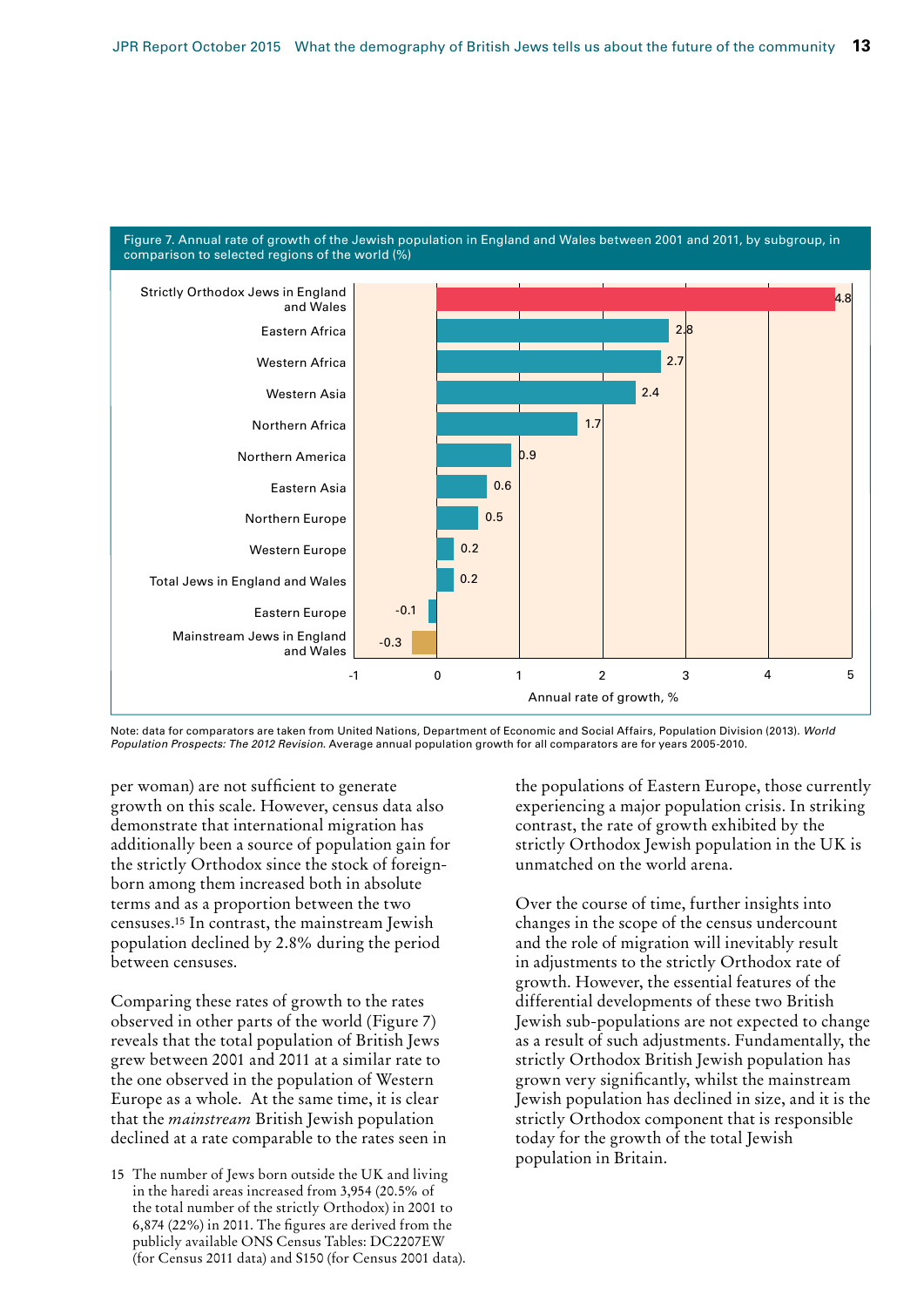## Age dependency ratios and their meaning

Looking beyond rates of population growth or decline, further analysis of population pyramids can also tell us a great deal about the social and cultural realities, processes and challenges that are inherent in populations with certain demographic features. In particular, age dependency ratios – i.e. the ratios of dependent parts of the population (e.g. children and the elderly) to those upon whom they are dependent (e.g. working adults), can be especially informative.

A child dependency ratio reflects the number of people aged 0–19 years (the group considered to be economically dependent on the basis of their age) to the number of people aged 20–64 years (i.e. the group engaged in productive economic activity). For the sake of clarity and simple comprehension, we will express the ratio as the number of economically dependent per 100 economically productive persons.

As Figure 8 makes clear, child dependency among strictly Orthodox Jews in the UK is very high. There are 137 people aged 0–19 years in this population for every 100 people aged 20–64 years. This is higher than in countries of Africa and the Middle East, which, in themselves, are world leaders in child dependency. In contrast, mainstream Jews exhibit levels of child dependency similar to those found in the lowfertility countries of Western Europe. Thus, their situation in relation to child dependency is far less extraordinary than that of strictly Orthodox Jews.

The old-age dependency ratio reflects the number of people aged 65 years and over, also considered as economically dependent solely on the basis of their age, to the number of people engaged in productive economic activity (those aged 20–64 years). It is also expressed here per 100 economically productive persons. British



Figure 8. Child dependency ratios of Jews in England and Wales, by subgroup, in comparison to selected developed and

Note: data for comparators are taken from United Nations, Department of Economic and Social Affairs, Population Division (2013). World Population Prospects: The 2012 Revision.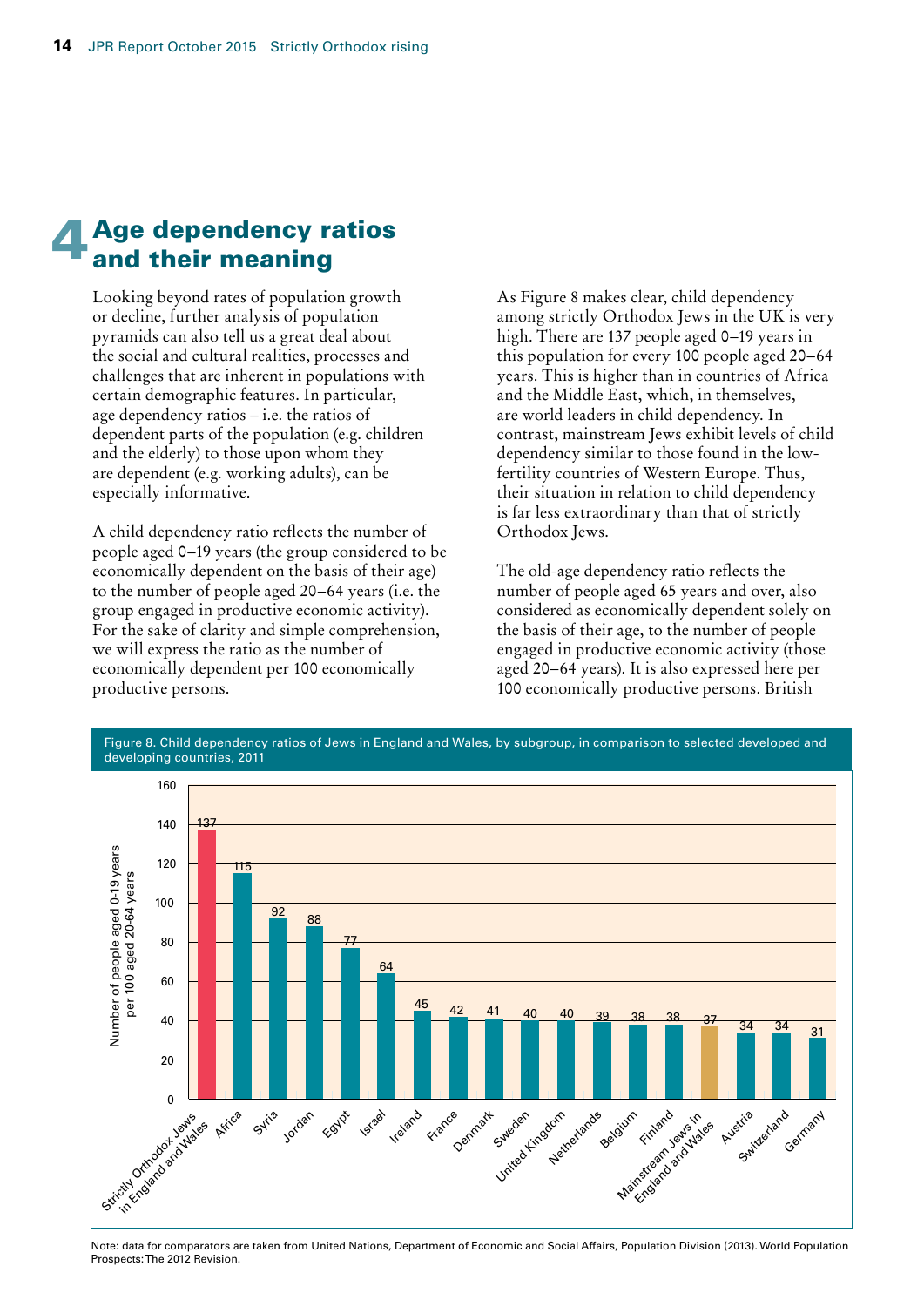

Figure 9. Old-age dependency ratios of Jews in England and Wales, by subgroup, in comparison to selected developed and developing countries, 2011

Note: data for comparators are taken from United Nations, Department of Economic and Social Affairs, Population Division (2013). World Population Prospects: The 2012 Revision.

mainstream Jews appear to possess very high levels of old-age dependency (Figure 9). Indeed, old-age dependency among mainstream British Jews is higher than in countries that lead in oldage dependency: Germany, Sweden and Austria. Interestingly, while the old-age dependency of strictly Orthodox Jews is much lower, it is not unprecedentedly low. Indeed, it is very similar to the levels observed in the total populations of Israel and Ireland.

In journalistic and policy-related discourse, high dependency ratios are often interpreted as indicative of some sort of societal 'difficulty' in a vague sense that there may not be enough working people to support the relatively large non-working population. Simply put, government-sponsored health, education and social services are mostly used by the youngest and the eldest members of society. Fewer working people mean fewer people who operate and support government services, in the form of taxation. However, this analysis, though not incorrect in spirit, is insufficient in detail and rigour and, subsequently, usefulness. Why?

First, calculation of age dependency ratios aligns age with dependency. It is known, however, that employment rates of people aged 65 years and over are far from negligible, and have been increasing in the UK and the European Union as a whole since at least 2005. In fact, nearly one in five people aged 65 years and over in the UK was employed in 2011.16 Some people of retirement age work because they want to supplement their income (i.e. due to need), while others work because they want to, as a way of making the most out of their lives, in itself an understandable development in view of growing longevity and improving health. Either way, the increase in the scope of postretirement work counteracts the impact of ageing on government expenditure.

Second, age dependency ratios do not have meaningful cut-off points which could be used for benchmarking and policy development. To put it differently, there is not a level of age dependency,

<sup>16</sup> Eurofound (2012), *Income from work after retirement in the EU,* Publications Office of the European Union, Luxembourg.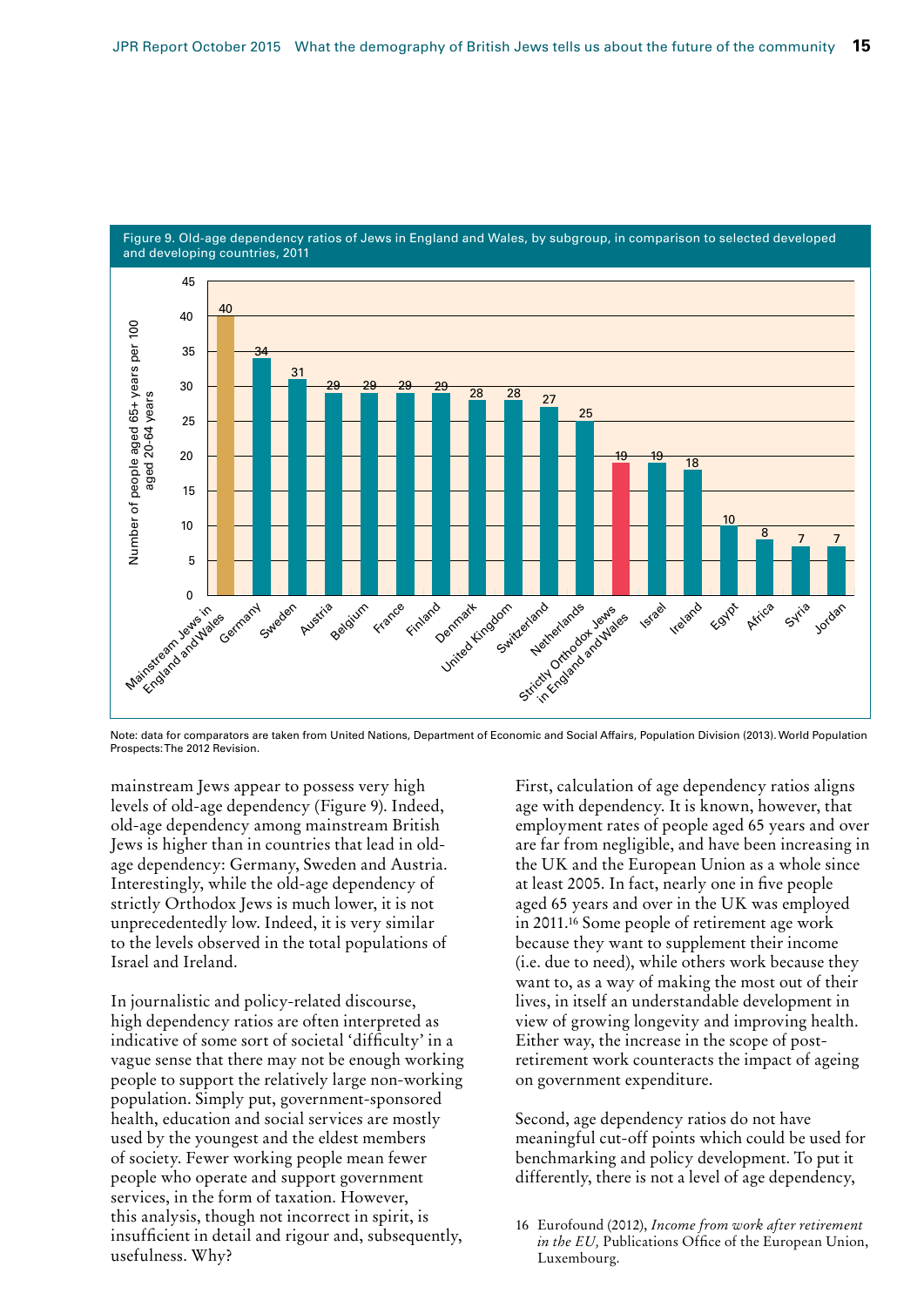

either child or old-age dependency, that can be understood as critical in relation to government expenditure. Germany and Sweden's high levels of old-age dependency have been maintained for a while, yet no collapse of social services has occurred. Thus, it is ultimately unclear how to read the observed ratios for strictly Orthodox or mainstream Jews. However, one observation stands out, although at this point it is not definitive in meaning and requires further investigation. Strictly Orthodox Jews seem to possess a unique combination of two types of high age dependency: their child dependency is high, while their old-age dependency is not negligible (Figure 10). None of the other religious groups in England and Wales possess such a feature. In particular, Muslims display lower levels of child dependency and lower levels of old-age dependency.

Furthermore, the core working population among strictly Orthodox Jewish men is known to combine employment with religious study. This feature, in particular, suggests that a more meaningful way to quantify the levels of dependency in this population would be to calculate dependency ratios which contain an adjustment for the extent of employment in the core working population.

There is another interesting aspect of age distribution that is suggested by the strictly Orthodox population pyramid: the youth bulge. The presence of high proportions of young people in the population has been linked by political scientists and demographers to social and political unrest, and growth in criminality, especially in the absence of attractive employment prospects. The explanatory mechanism of the socio-political consequences of the youth bulge is micro-economic. Young people, especially men, forming a large and impoverished group, see limited opportunities for income generation and thus face low opportunity costs (i.e. joining alternative activities, be it criminal activity or political movements, becomes easy because income foregone as a result of such behaviour is low or non-existent. In short, the costs of doing so are low).

One way to quantify the youth bulge is to divide the number of 15 to 24 year olds by the number of people in the total population or in the total adult population (i.e. aged 15 and over). Previous research has suggested some critical points in relation to these proportions: the risks of social unrest, and in particular, of armed conflict, are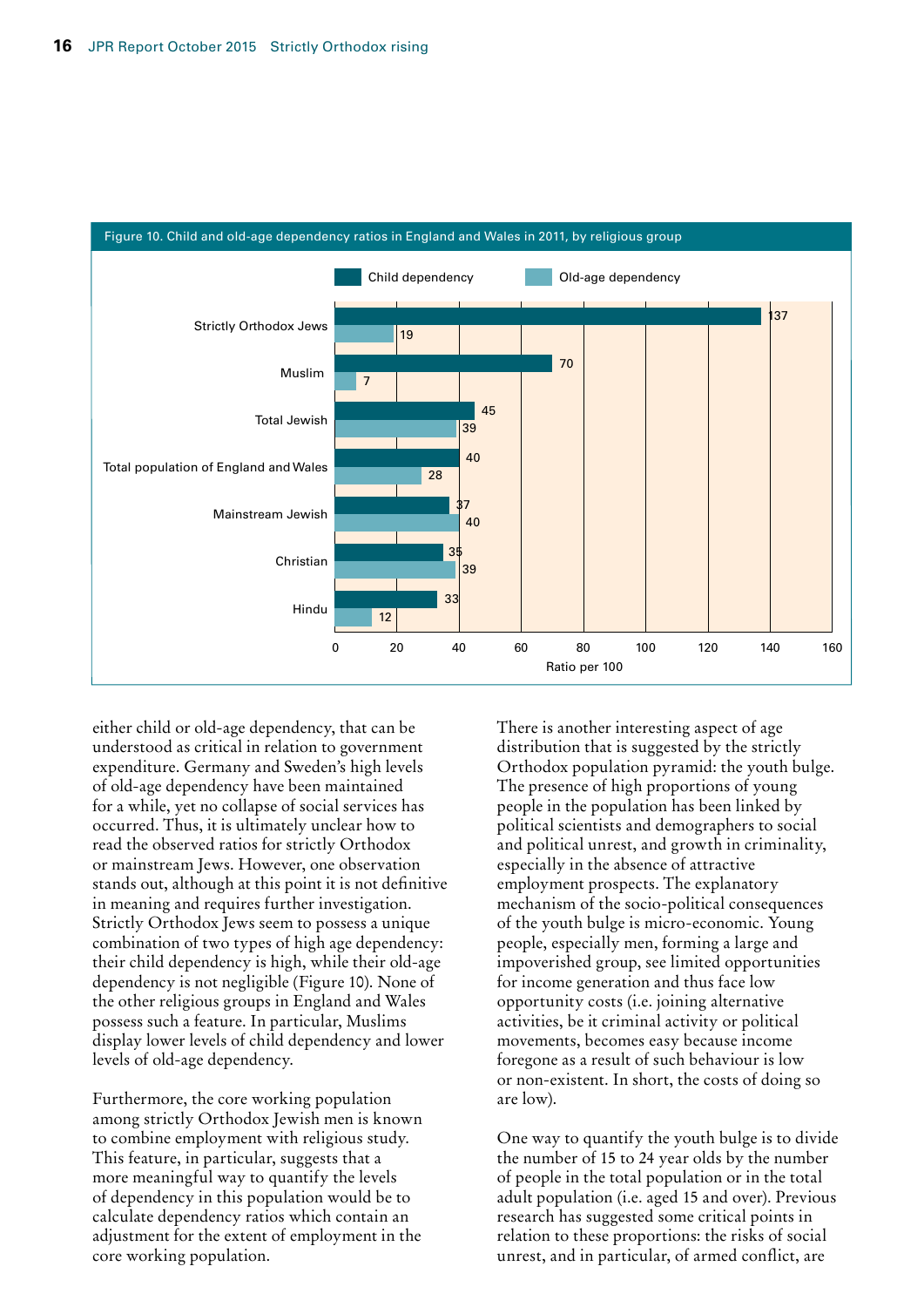

Figure 11. Proportion of persons aged 15–24 years in England and Wales in 2011, by religious group (%)

especially high when youth reaches 30–35% of the adult population and about 20% of the total population.17

As Figure 11 shows, the strictly Orthodox Jewish population and the British Muslim population are the only religious groups in England and Wales approaching these levels.

Communal leaders, especially within the strictly Orthodox Jewish community, are advised to take note of these findings for the purposes of policy development in all areas of communal life. Although the precise form and timing of events cannot be predicted, the demographic dynamic of this community is conducive to the outbreak of social unrest. It is incumbent upon community leaders to devote some time

17 Urdal, H. (2012). 'A clash of generations? Youth bulges and political violence.' Population Division Expert Paper Series 2012/1. New York: United Nations, Department of Economic and Social Affairs; Huntington, S. (2002). *The Clash of Civilizations and the Remaking of World Order.* London: The Free Press, p.260.

to preventative measures to address this, with particular emphasis on the creation of incomegenerating opportunities. The higher the income foregone, the lower the probability that youth will engage in anti-social activities, experience high levels of disillusionment, or abandon the strictly Orthodox lifestyle altogether. Early marriage and childbearing, as well as communal cohesiveness, operate as obstacles to such developments as they raise the cost of any deviation from a strictly Orthodox lifestyle. However, it is questionable whether such mechanisms alone are sufficient or satisfactory for a community interested in prosperous existence in the long term. In this respect, the incorporation of sound employment and professional training opportunities into the strictly Orthodox lifestyle may prove beneficial for its very preservation.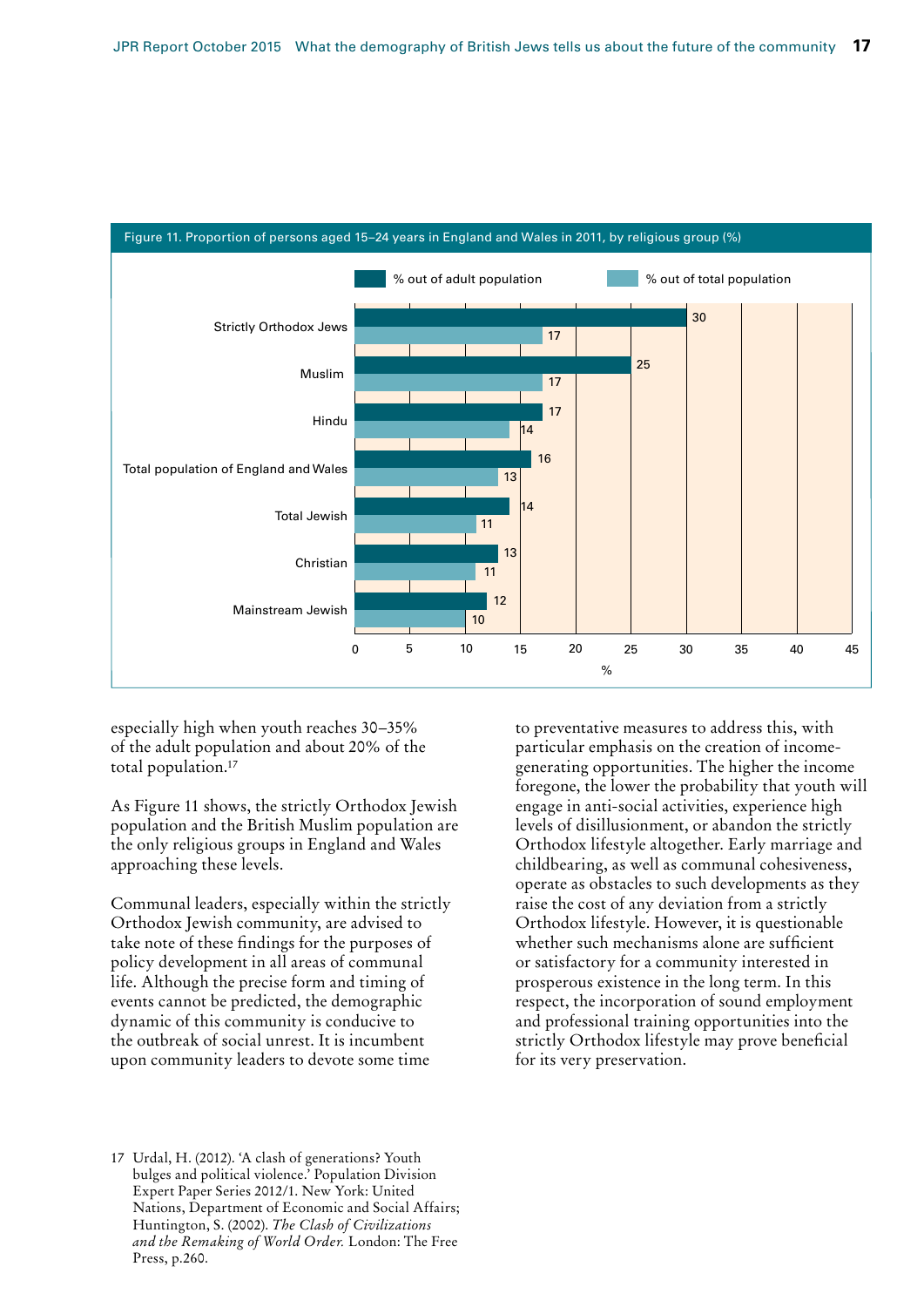## **5** The population pyramid and estimation of fertility of the British Jewish population

A wide base of a population pyramid is commonly interpreted as an indication of high fertility. However, this is a very general characterisation. One can establish the actual level of fertility on the basis of certain features of the pyramid. The total fertility rate (TFR) is the average number of children that would be born to a woman over her lifetime. For an ethnic or a religious sub-group in a population, an approximation of the TFR can be obtained by comparing the relationship between the number of children aged 0–4 years, at the base of the pyramid, to the number of women of reproductive ages (those aged 15–49 years).18 Figure 12 shows the estimated TFR for Jews and selected religious groups in England and Wales.

Two measures are presented for the strictly Orthodox and the total Jewish population. One version of the TFR is calculated on the basis of the original Census data. The other version (corrected estimate) is calculated on the basis of the corrected count for strictly Orthodox children aged 0–4 years. The corrected count compensates for the census undercount of haredi children, and it has been developed on the basis of data on birth announcements in haredi communal sources.19

The results of this fertility estimation exercise are extraordinary. The fertility of the Jewish population as a whole (TFR around 2.46–2.60 children per woman) is higher than the fertility



Note: TFR of the total population of England and Wales is adopted from the Human Fertility Database, http://www.humanfertility.org/cgibin/main.php.

18 A detailed description of the method of fertility estimation presented here (known as the Child-Woman Ratio method) can be obtained from Dubuc, S. 2009. Application of the Own-Children Method for estimating fertility by ethnic and religious groups in the UK, *Journal of Population Research 26,* DOI 10.1007/s12546-009-9020-7. In essence, TFRJ=TFRALL\* (CWRJ /CWRALL), where TFRJ is

TFR of Jewish population, or any religious group in a general case, TFRALL is TFR of total population of a given country (in this case, England and Wales), and CWRJ and CWRALL are Child-Woman Ratio of Jews and total population, respectively. See Dubuc (2009, p. 216).

19 See footnote 12.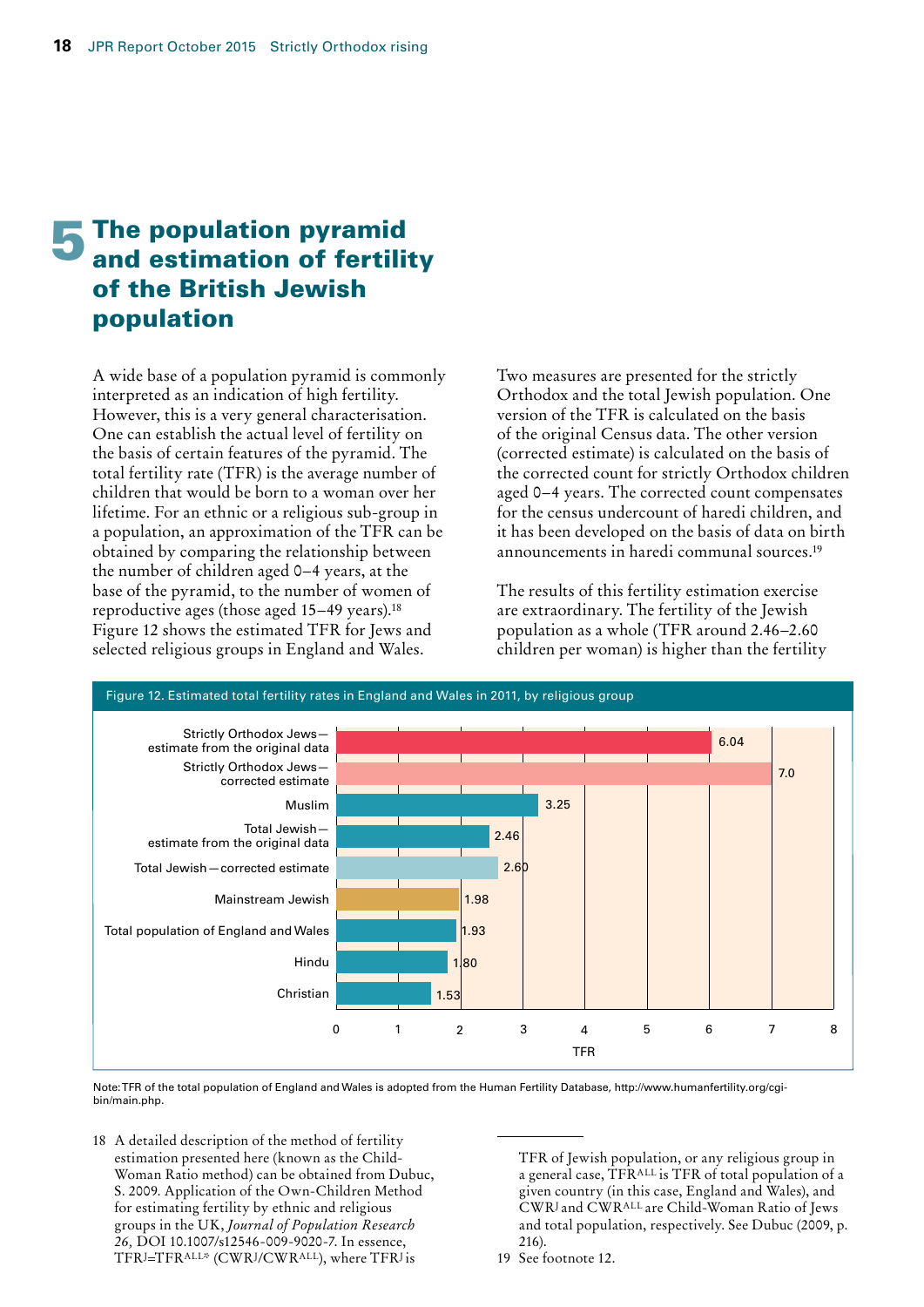of the total population of England and Wales. It is also significantly higher than the conventional cut-off point for the level of fertility sufficient for population replacement (TFR =2.1). However, this situation is a result of the very high fertility among strictly Orthodox Jews, which is estimated to exceed the level of six to seven children per woman –about twice as high as Muslim fertility. The fertility of the mainstream Jewish population is slightly higher than the fertility of the total population of England and Wales, but it does not reach replacement level.

This is the first time that estimates of British Jewish fertility have been presented in the public domain. There is some uncertainty as to the exact level of the fertility of strictly Orthodox Jews. However, this does not change the core message conveyed by these figures: the Jewish population of the UK appears to have high fertility. It is certainly higher than in the UK as a whole. Critically, British Jews owe this situation to the presence of the strictly Orthodox Jews in their midst.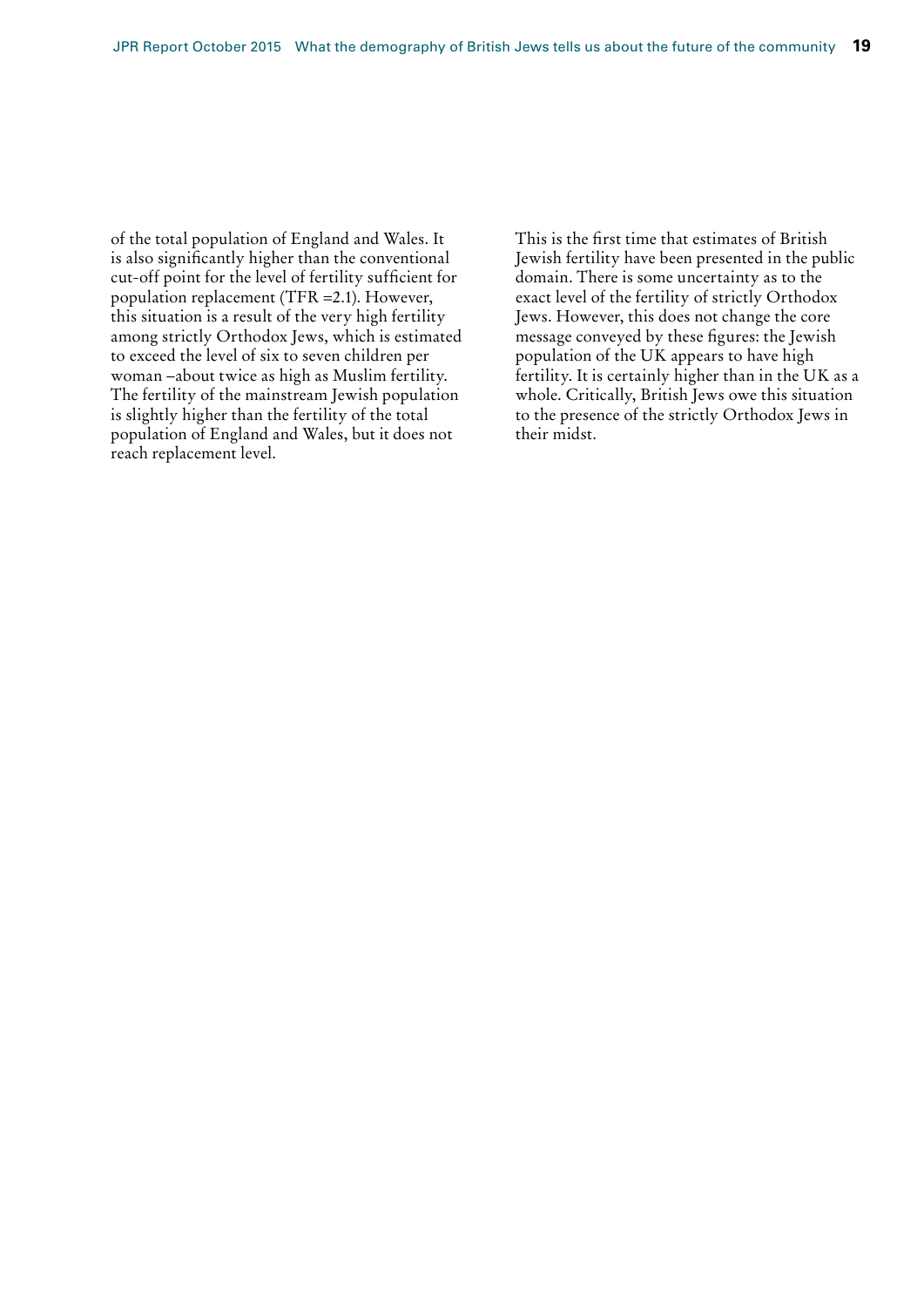## **Conclusion**

This paper has presented the first overview of the key demographic realities of strictly Orthodox Jews in the UK. Employing the population pyramid as its main exhibit, it compares strictly Orthodox demography with the demography of other religious groups in England and Wales, as well as the populations of other countries, and it investigates some of the social and cultural dynamics that exist within the Jewish population of the UK.

We have shown that the British Jewish population is undergoing a powerful compositional change. It is becoming more strictly religious, not by means of ideational change but through demographic processes. In his 2010 book, *Shall the religious inherit the Earth?* Eric Kaufmann argued that a religious 'take-over' of the world is taking place through demography: while the secular population does not tend to replace itself through fertility, religious groups across many populations display fertility levels sufficient for vigorous growth.20 This scenario is certainly materialising in the British Jewish population. This may be a cause for celebration for anyone concerned with the slow decline of the Jewish population in the UK over the past half a century at least. However, any change in the status quo brings uncertainty and anxiety with it too: how will the relationship between the mainstream and the strictly Orthodox Jewish components evolve in the course of time? What will be the economic and political future of strictly Orthodox Jews in Britain?

The strictly Orthodox Jewish population still constitutes a minority of the total Jewish population in the UK. In 2011, its proportion was, at most, 16%. However, among children it was approaching 30% in 2011, and it is expected to reach 50% among children around 2031, providing a clear indication of the future cultural landscape and the timing of its coming into existence. Among young adults, the strictly Orthodox are expected to reach a share of 30% around 2031. The strictly Orthodox Jewish population possesses the highest fertility of all religious groups in the UK (a total fertility rate of over 6 children per woman),

leaving not only mainstream Jews far behind, but also the Muslim and the Hindu populations.

Whatever growth the British Jewish population experienced during the decade between the last two censuses, it was generated exclusively by the strictly Orthodox sub-population, while mainstream Jewry continued to decline in size. Based on demographic factors alone, the strictly Orthodox Jewish population will be established as the majority group among British Jews during the second half of the twenty-first century.

The main weakness of this projection, and indeed, any population projections, lies in the unpredictability of social, political or economic developments. It is possible that the rate of growth of the strictly Orthodox population living in Britain could slow down, due, for example, to a significant increase in migration to Israel, or an increased proclivity to reject a strictly Orthodox lifestyle. However, normally, the pace of change in demographic processes, such as fertility and mortality, is rather slow. Indeed, even when levels of fertility and/or mortality change, their impact on population growth is not immediate. This is because of 'population momentum': the propensity for a population to retain its current rate of growth for some time after changes in fertility, for example, take place, simply because its overarching age structure, caused by past fertility, takes time to change shape. The population of young adults aged 20–24 years in 2031, for example, had already been born by 2011. Thus, their characteristics are already known, and the numerical relationship between the mainstream and strictly Orthodox Jewish components among young adults aged 20–24 years in 2031 is largely predetermined. Experimentally, we have taken into account intra-Jewish denomination switching (i.e. the transition from strictly Orthodox to mainstream and vice versa) only to discover that this process matters relatively little for the outcome of the projections. Looking ahead, this dramatic change over a relatively short period has potentially enormous implications for British Jewish communal life, and its structures and needs. As community leaders plan for the future, it is essential to monitor the pace and nature of Jewish population growth and decline, and prepare for the community as it will be, rather than as it currently is.

<sup>20</sup> Kaufmann, E. (2010). *Shall the religious inherit the earth? Demography and politics in the twenty-first century*, Profile Books.